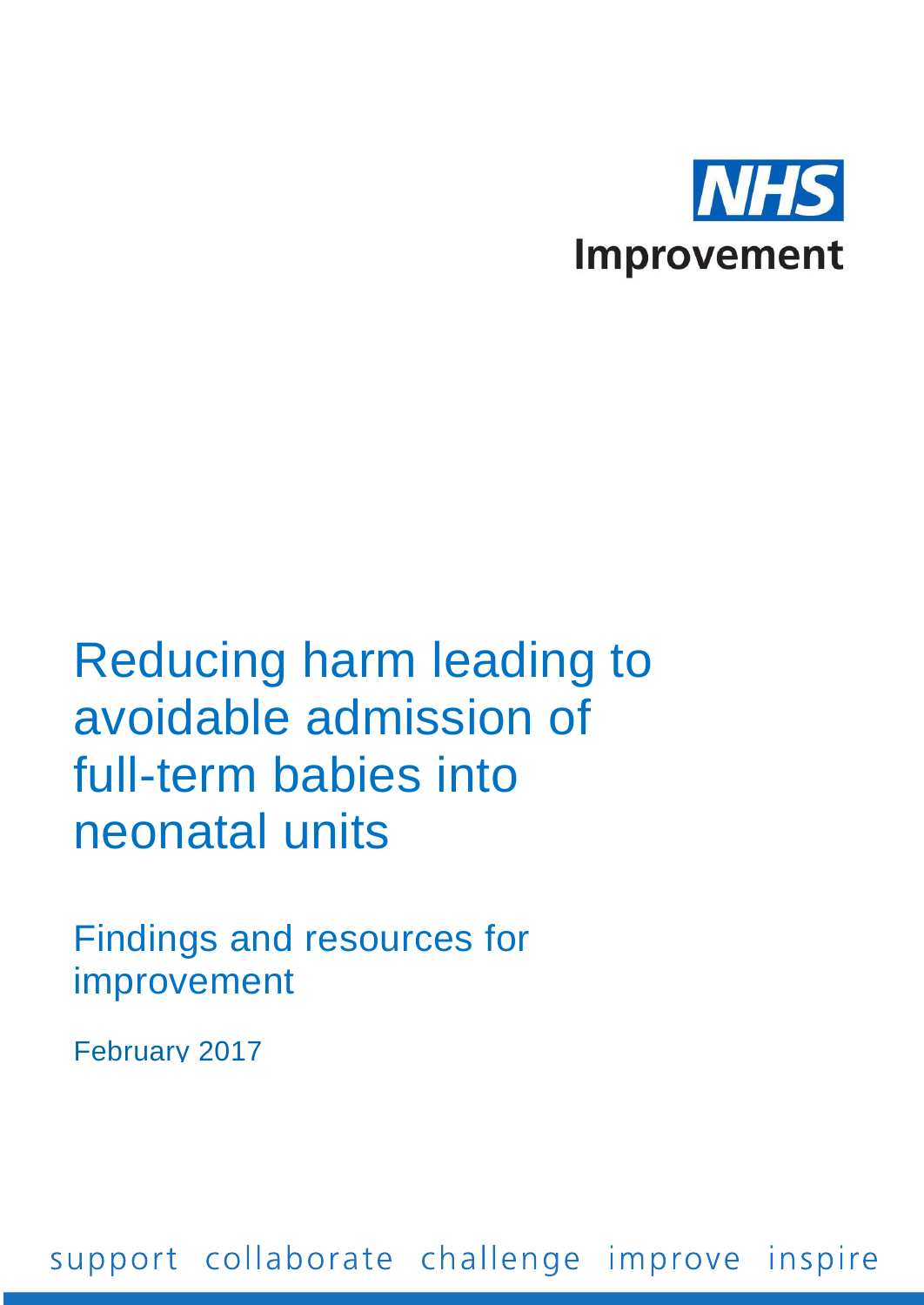Delivering better healthcare by inspiring and supporting everyone we work with, and challenging ourselves and others to help improve outcomes for all.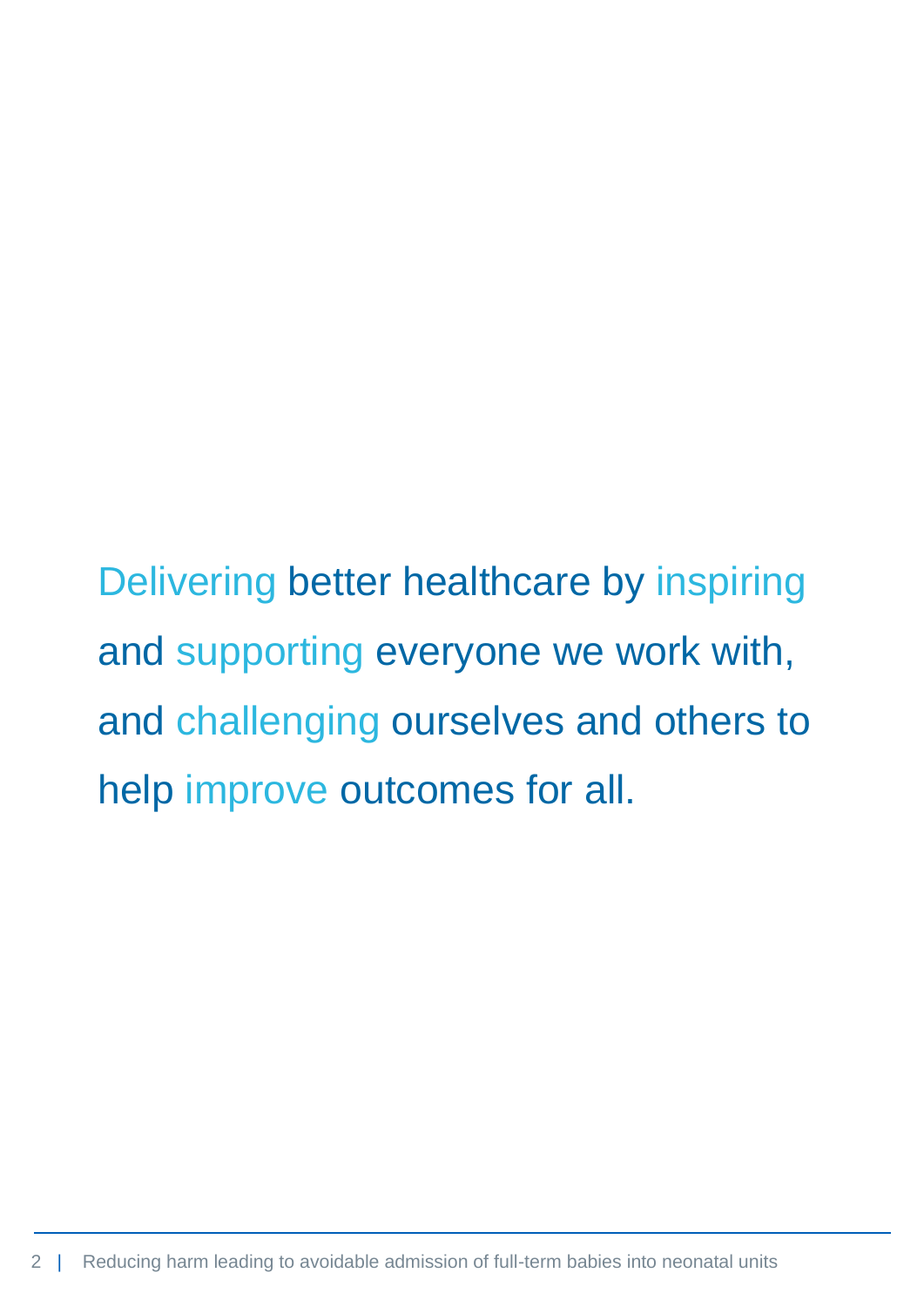### <span id="page-2-0"></span>**Contents**

We are working hard to improve our presentation of information. How did you find this report? We'd value your comments. Please send to [mailto: NHSI.Editorial@nhs.net](mailto:Editorial%20(NHS%20IMPROVEMENT%20-%20T1520)%20%3cNHSI.Editorial@nhs.net%3e)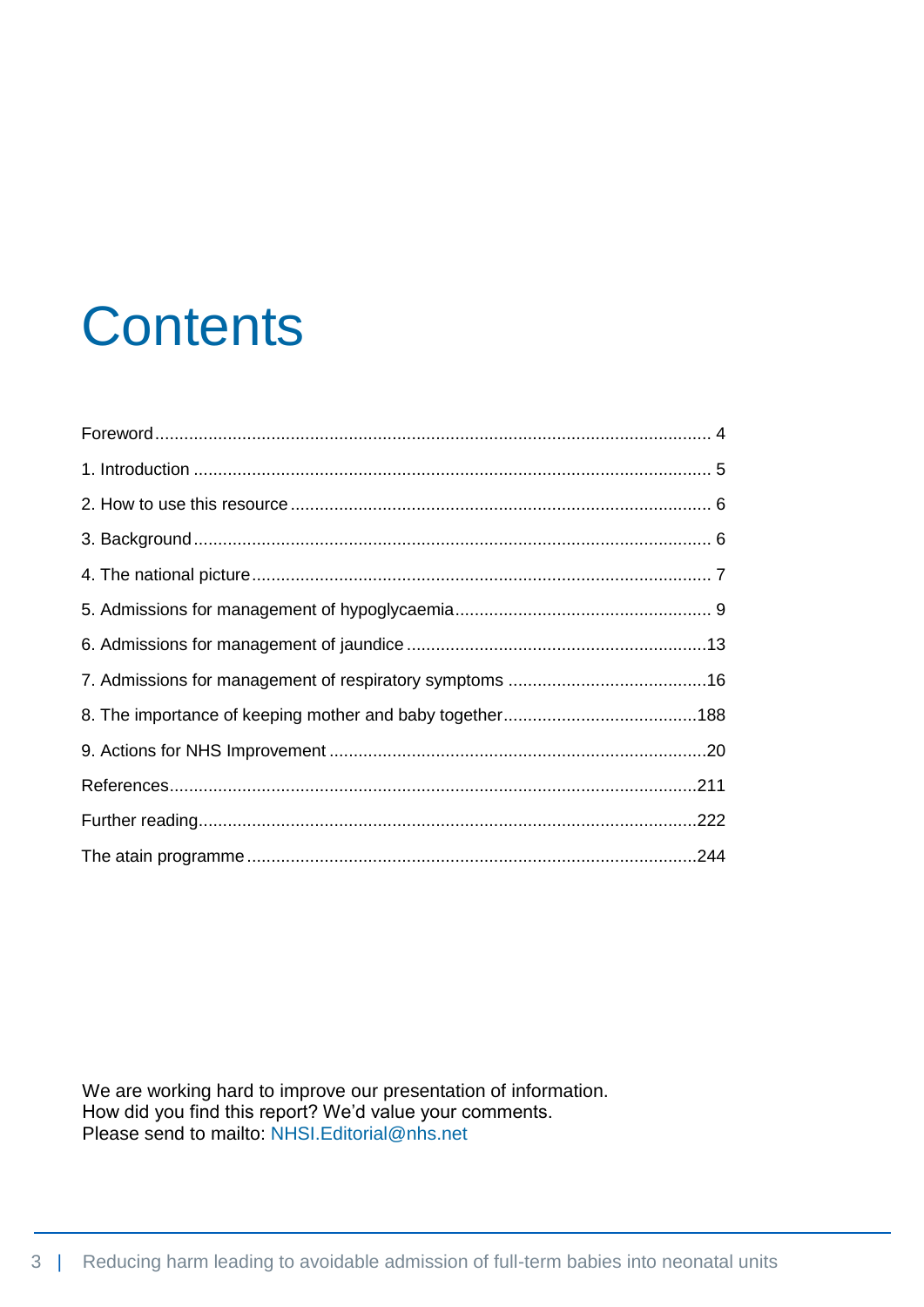### Foreword

England is a safe country in which to have a baby. Those responsible for providing maternity and neonatal care strive constantly to improve outcomes and safety for mothers, babies and their families. The current focus on maternity safety, demonstrated through the work of the national Maternal and Neonatal Health Safety Improvement Collaborative, the Maternity Transformation Programme and the government's Maternity Safety Action Plan, prompts all levels of the system to work collaboratively to bring about improvement at scale and pace. This coalition of commitment shows again that by coming together to support improvement, national organisations can have real relevance where mothers, babies and families need them most and as close to home as possible.

My team and I are delighted to bring you this resource pack, issued alongside a patient safety alert to support the NHS to provide safer care and reduce the number of full-term babies (babies born at or after 37 weeks pregnancy) admitted to neonatal units.

The time just after a baby is born is a special, individual and heart-warming time for infants, mothers and their families. NHS staff in maternity units work hard to provide new mums with safe, high quality and compassionate care, but occasionally babies require additional oversight and intervention. We need to ensure that any additional intervention is appropriate, timely and where possible, optimises the wellbeing of both mother and baby. The work of the atain programme summarised in this report highlights opportunities for care delivery and service improvements. All providers of maternity and neonatal services are asked to review the findings in this report and to consider how they can use them to improve safety.

We hope that by sharing insights from the atain programme and providing the tools and guidance staff need, we can help as many new mums and babies as possible to be cared for together so as to enjoy the benefits of bonding at this important first stage of a baby's life.

Luibarri

 **Dr Mike Durkin** NHS National Director of Patient Safety NHS Improvement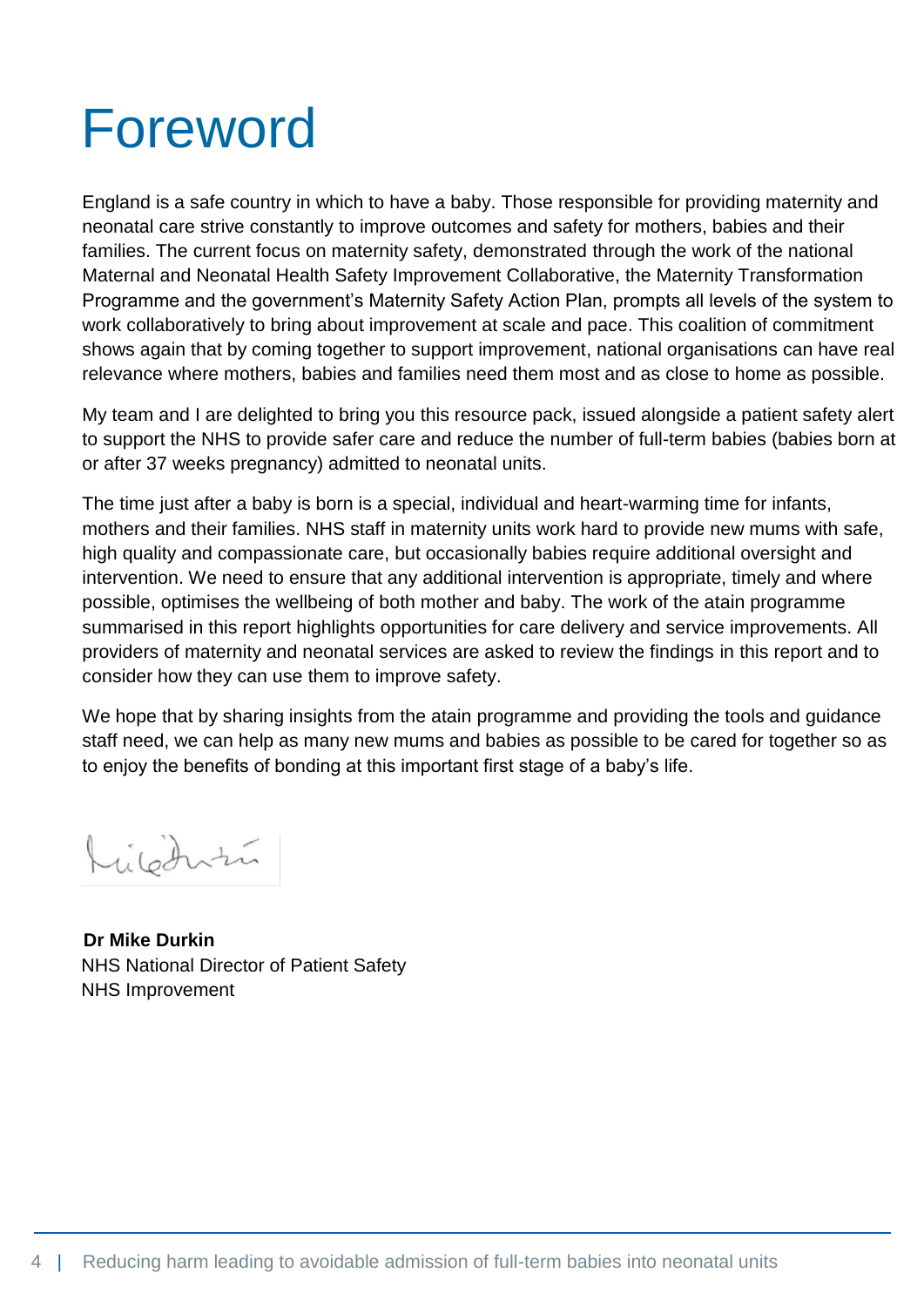## <span id="page-4-0"></span>1. Introduction

This short resource summarises the work of NHS Improvement, frontline clinical experts, parents and baby charities to lever system-wide change and improvement by understanding preventable factors leading to full-term babies being admitted to neonatal units.

The work aligns with national priorities including:

- the Secretary of State for Health's ambition to reduce stillbirth, neonatal brain injury and neonatal death by 50% by  $2030<sup>1</sup>$
- recommendations in *Better Births*, taken forward in the NHS England-led Maternity Transformation Programme
- reducing harm through learning from serious incidents and litigation claims
- improving culture, team work and improvement capability within maternity units.

We focused on four key areas relating to term admissions − hypoglycaemia, jaundice, respiratory conditions and asphyxia (hypoxic–ischaemic encephalopathy) − and the factors leading to these admissions.<sup>2</sup> These represent some of the most frequently recorded reasons for admission according to neonatal hospital admissions data. However with a focus on improving safety and avoidable harm, we also drew on data from safety reports and litigation claims.

We also looked at babies whose care could have been managed without separation from their mother, either at home or in the community without admission. There is overwhelming evidence that separation of mother and baby at or soon after birth can affect the positive development of the mother–child attachment process (Crenshaw 2014). Mothers may find it harder to establish and maintain breastfeeding and it may affect their mental health (Bigelow et al 2012; Dumas et al 2013). Preventing separation, except for compelling medical indications, is an essential part of providing safe maternity services and an ethical responsibility for healthcare professionals (Crenshaw 2007; 2014).

We use 'full-term' or 'term' admissions here to include all babies born at or after 37 weeks gestation and admitted to a neonatal unit within the first 28 days after birth. Since some babies, eg those with jaundice, are admitted from home into a paediatric rather than a neonatal setting and the data presented in this report does not include these babies, this report underestimates the issues affecting these groups.

 $\overline{a}$ 

<sup>1</sup> [www.gov.uk/government/news/new-ambition-to-halve-rate-of-stillbirths-and-infant-deaths](file:///C:/Users/MUpton/AppData/Local/Microsoft/Windows/Temporary%20Internet%20Files/Content.Outlook/EWSX7JNB/www.gov.uk/government/news/new-ambition-to-halve-rate-of-stillbirths-and-infant-deaths)

 $2$  The work of the asphyxia working group is not reflected in this document. The group focused on developing a leadership training programme for the maternity multidisciplinary leadership team. Their work will be published separately and linked to this document once available.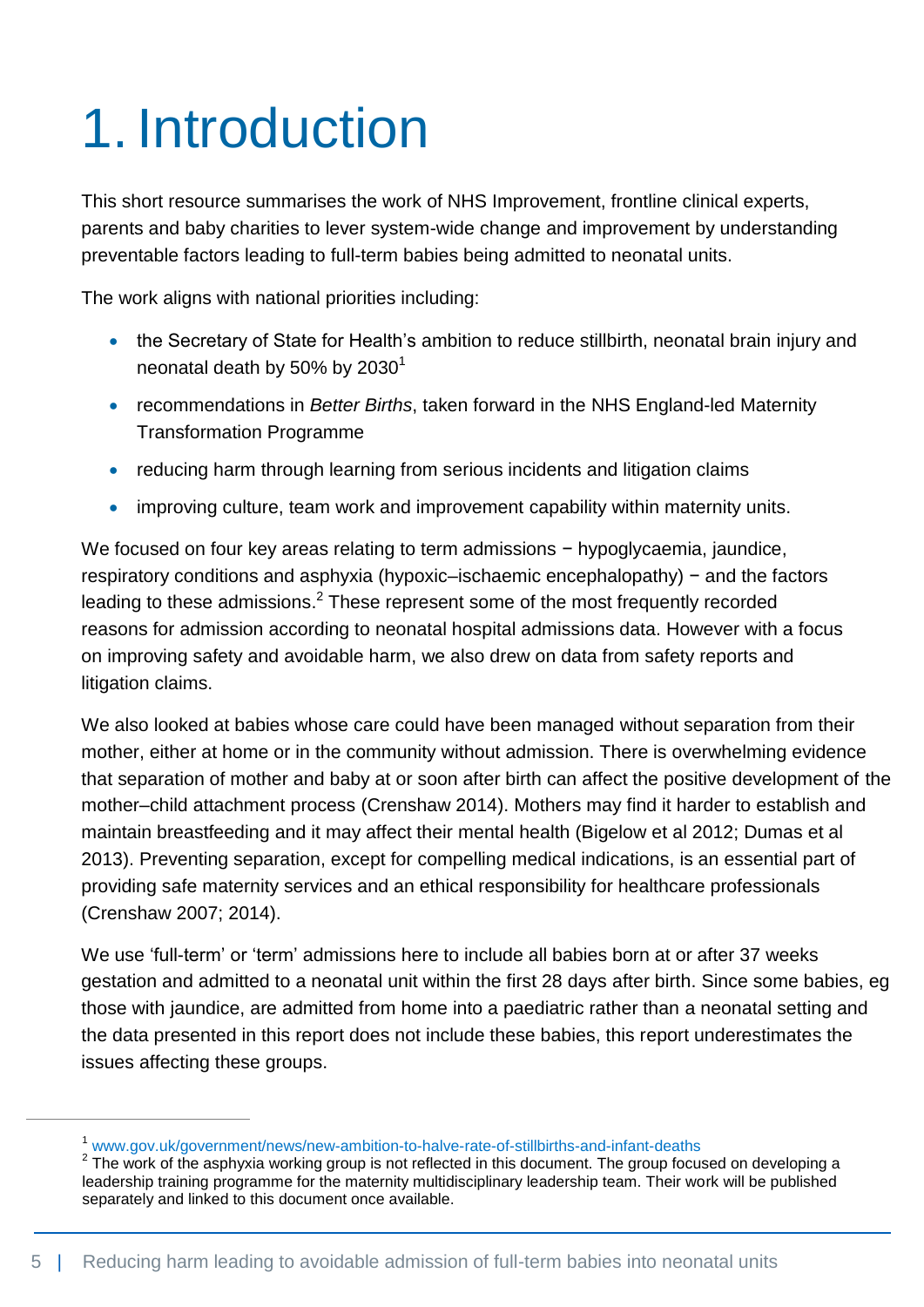Our analysis confirms the importance of current national guidance from the National Institute for Health and Care Excellence (NICE), the Royal College of Obstetricians and Gynaecologists (RCOG), the Royal College of Midwives (RCM), the British Association of Perinatal Medicine (BAPM), the Care Quality Commission (CQC) and others. We signpost to resources that can support staff to implement this guidance consistently and identify opportunities for improvements.

### <span id="page-5-0"></span>2. How to use this resource

This resource gives an overall summary of how we went about analysis and our key findings. We examine each key area in turn. Where appropriate, we include links to relevant guidance and resources to support clinicians to implement evidence-based or best practice. We also outline areas where further support or resources will become available through the work of the NHS England-led Maternity Transformation Programme.

Where there has been detailed analysis, we are publishing our findings in peer-reviewed journals and more detail will be available as these papers are published. For links to open-access versions of these papers visit: [https://improvement.nhs.uk/resources/reducing-admission-full-term-babies](https://improvement.nhs.uk/resources/reducing-admission-full-term-babies-neonatal-units/)[neonatal-units/](https://improvement.nhs.uk/resources/reducing-admission-full-term-babies-neonatal-units/)

## <span id="page-5-1"></span>3.Background

Improving the safety of maternity services is a key priority for the NHS and reducing admission of full-term babies to neonatal care is an indicator in the [NHS Outcomes Framework for 2016 to 2017.](https://www.gov.uk/government/publications/nhs-outcomes-framework-2016-to-2017) The number of unexpected admissions of term babies is seen as a proxy indicator that harm may have been caused at some point along the maternity or neonatal pathway. We have worked with maternity leads and clinical experts to reduce avoidable admissions to neonatal units for term babies. See Annex 1 for more information about this work.

In 2013 in England, there were 80,251 admissions to neonatal units of which almost 60% (48,000) were babies born at term. By 2015 the number of term admissions had risen to 54,821 despite a 3.6% fall in term live births. Some term admissions are necessary even if all appropriate care has been given, eg for a baby born with a congenital abnormality requiring surgical management. Other admissions may reflect successful implementation of improvement programmes in other areas, such as stillbirth reduction programmes. Some babies will require admission for antibiotic treatment or intensive phototherapy for jaundice, although babies who remain well with these conditions can often be managed in a transitional care setting alongside their mothers.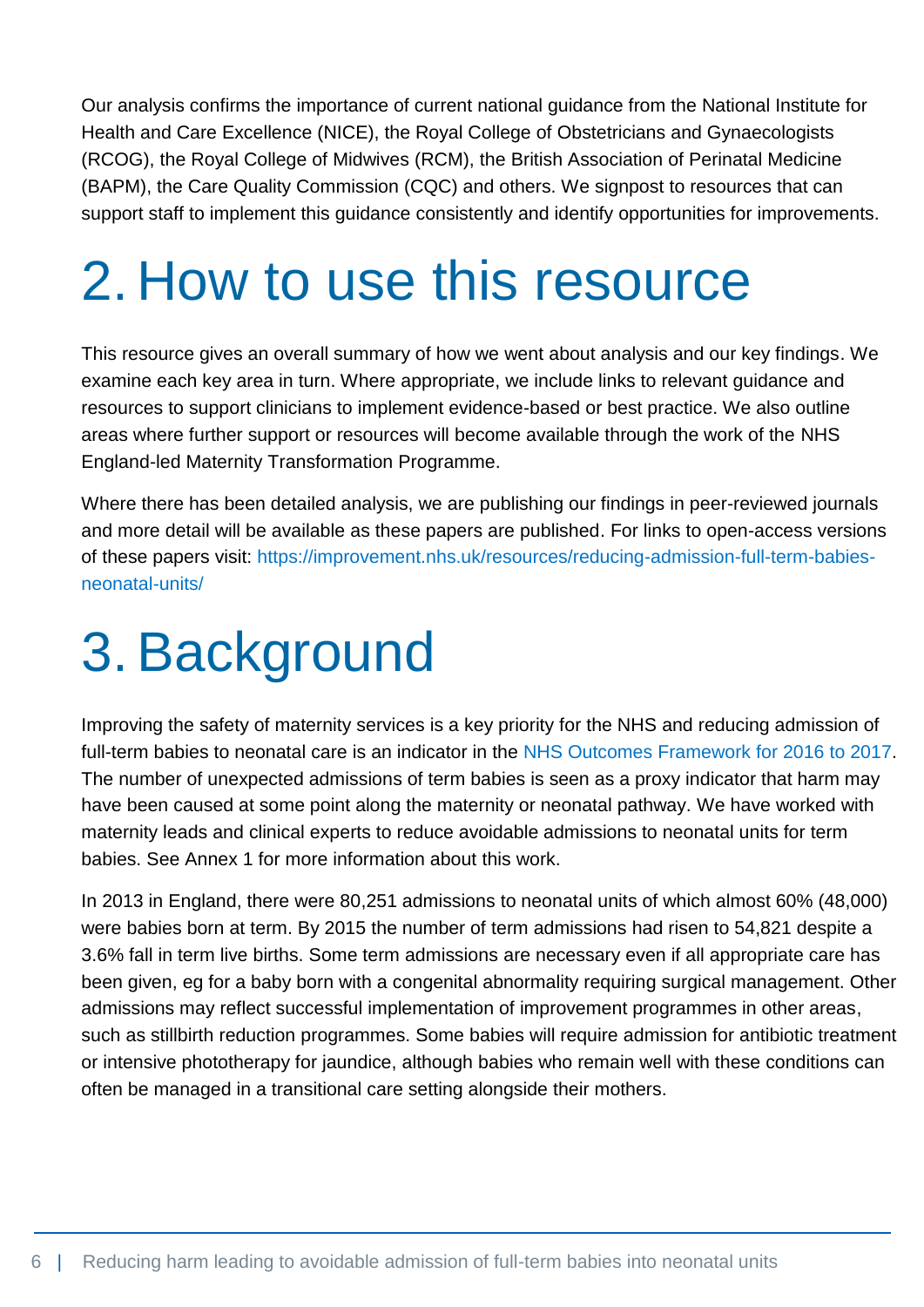However, one unexpected finding of the work was the number of babies who would not have needed to be admitted if there were services that keep mother and baby together. We would encourage clinicians and commissioners to work together to consider the role that transitional care $3$  models could play locally in reducing unnecessary admissions to neonatal units while keeping mother and baby together.

## <span id="page-6-0"></span>4. The national picture

#### Data and population

 $\overline{a}$ 

We created a data file with extracts from the National Neonatal Research Database held at the Neonatal Data Analysis Unit (NDAU), an independent academic unit of Imperial College London. The National Neonatal Research Database contains data on all admissions to neonatal units in England, Wales and Scotland, and is approved by the National Research Ethics Service (ref 10/H0803/151), the Confidentiality Advisory Group of the Health Research Authority (ref 8- 05(f)/2010) and the Caldicott Guardians of each contributing NHS trust. The Office of National Statistics (ONS) which contains complete birth registrations provided denominator data.

Our study population included babies born at or after 37 weeks gestation, born in an NHS maternity unit and admitted to a neonatal unit in England over three years between 1 January 2011 and 31 December 2013. We excluded babies for whom data about their first admission episode was missing; whose first episode of care was in a non-English neonatal unit or whose gestational age was missing. We did not have information about babies admitted to paediatric or postnatal wards. Our final data file contained information on over 136,600 babies.

#### Trends in neonatal admission rates

Between 2011 and 2014, the number of term live births in England declined by 3.6%, but the number of admissions of term babies to neonatal units increased by 24% with a further increase of 6% in 2015. This increase is seen across all categories of care but particularly in special care where an extra 10,000 babies were admitted in 2015 compared to 2011.

<sup>3</sup> Transitional care is a care model in the maternity setting where the mother is resident with her baby and providing care. Care above that needed normally is provided by the mother with support from a midwife/healthcare professional.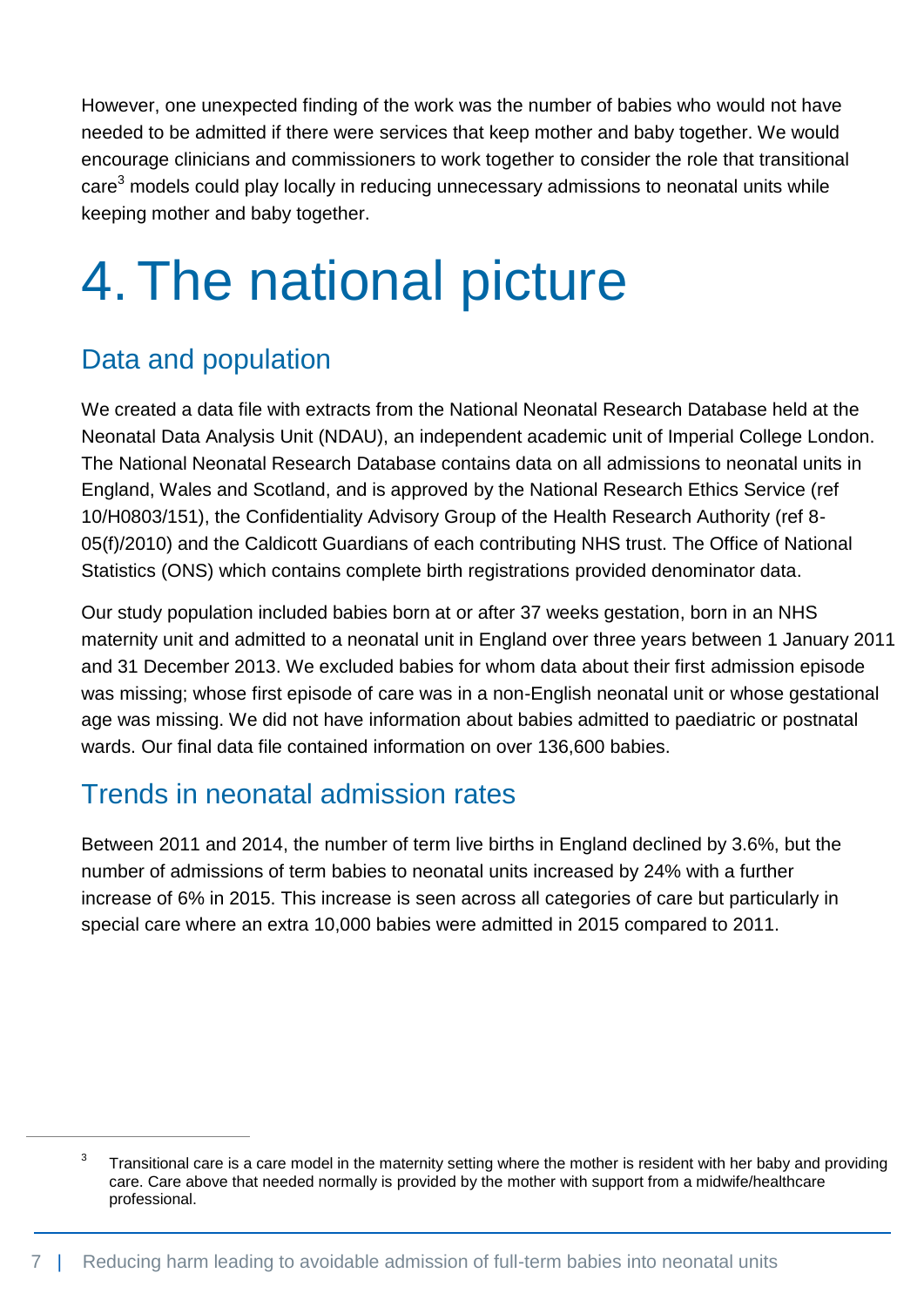

**Figure 1: Term live births in England (2011 to 2014) in relation to term care days (2011 to 2015)**

Between 2011 and 2015 the number of care days for term admissions across care at levels 1, 2 and 3 rose by over 30%.

The increase in activity generated by term admissions was seen in all types of units: neonatal intensive care units (NICUs), local neonatal units (LNUs) and special care units (SCUs) as well as in all categories of care.<sup>4</sup>

Intensive care and high dependency activity were primarily concentrated in the NICUs and LNUs, suggesting that sicker babies were being transferred appropriately within neonatal networks. The increase in special care activity equated to 9,947 days between 2011 and 2015, 93% of which occurred in LNUs and NICUs. This is not surprising as there are now very few stand-alone SCUs.

 NICUs provide the whole range of medical neonatal care for their local population, along with extra care for babies referred from the neonatal network. Many NICUs in England are co-located with neonatal surgery services and other specialised services. (See the toolkit for high quality neonatal services at:

[http://webarchive.nationalarchives.gov.uk/20130107105354/http://www.dh.gov.uk/prod\\_consum\\_dh/groups/dh\\_digitala](http://webarchive.nationalarchives.gov.uk/20130107105354/http:/www.dh.gov.uk/prod_consum_dh/groups/dh_digitalassets/@dh/@en/@ps/@sta/@perf/documents/digitalasset/dh_108435.pdf) [ssets/@dh/@en/@ps/@sta/@perf/documents/digitalasset/dh\\_108435.pdf\)](http://webarchive.nationalarchives.gov.uk/20130107105354/http:/www.dh.gov.uk/prod_consum_dh/groups/dh_digitalassets/@dh/@en/@ps/@sta/@perf/documents/digitalasset/dh_108435.pdf)

 $\overline{a}$ 

<sup>&</sup>lt;sup>4</sup> SCUs provide special care for their local population. They also provide a stabilisation facility for babies who need to be transferred to a higher level of care and they receive transfers for continuing special care.

LNUs provide all categories of neonatal care for their catchment population, but they transfer babies who require complex or longer-term intensive care to a NICU. Some LNUs provide high dependency care and short periods of intensive care for their network population.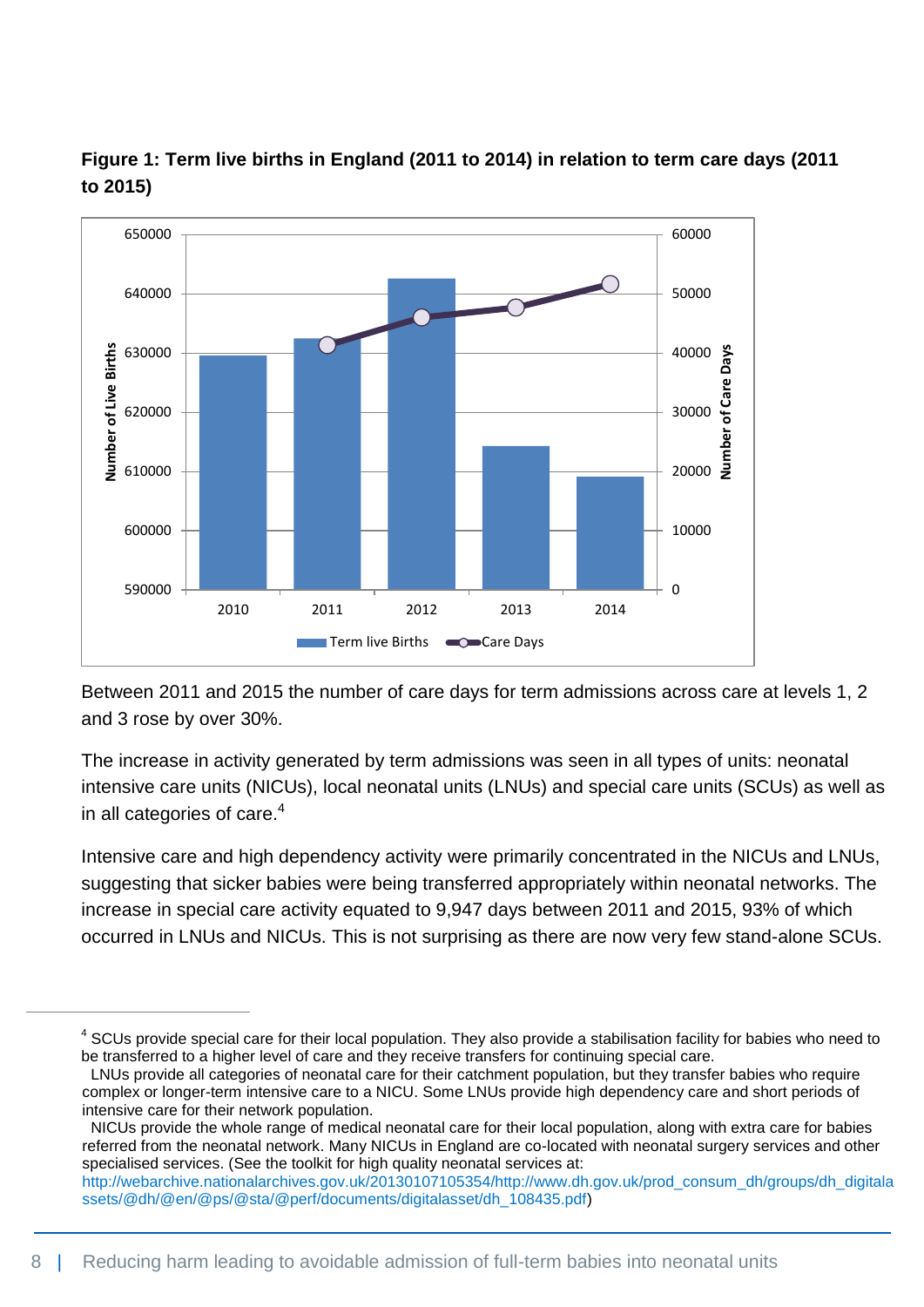To identify variation in the percentage of term admissions by unit, the number of term live births by level of unit is required.

Since this special care activity is dictated by birth population rather than neonatal network pathways, it is likely to reflect changes in the way care of term babies is being delivered.

#### Local clinical review of admissions of term babies

Although the four areas focused on in the atain programme make up the majority of admissions to neonatal units, shared learning from local reviews shows that some units have identified other causes for high term admission rates. Regular, multidisciplinary local reviews will provide a useful starting point for understanding why a term baby has been admitted to the neonatal unit and for identifying service improvements.

- For all unplanned admissions to a neonatal unit for medical care at term a thorough and joint clinical review by the maternity and neonatal services should identify learning points to improve care provision, consider the impact service re-design might have on reducing admissions and identify avoidable harm.
- Clinical reviews undertaken jointly by both maternity and neonatal services should optimise understanding of potential areas of suboptimal care so that the learning and impact can be fully addressed.
- This should include considering whether the baby was admitted as a 'safety net' strategy because of concern for infant wellbeing on the delivery unit or the postnatal ward, or because of lack of availability of transitional care.

#### Resources to support clinical review of term admissions

For more information and guidance on clinical reviews go to: <https://improvement.nhs.uk/resources/reducing-admission-full-term-babies-neonatal-units/>

# <span id="page-8-0"></span>5.Admissions for management of hypoglycaemia

During the study period, there were 13,136 term neonatal admissions with hypoglycaemia as the principal reason for admission: it was the third most common cause of admissions of term newborns.

Admissions for hypoglycaemia accounted for nearly 12% of all term admissions for which a reason for admission was recorded and 0.7% of all term live births in England during this period.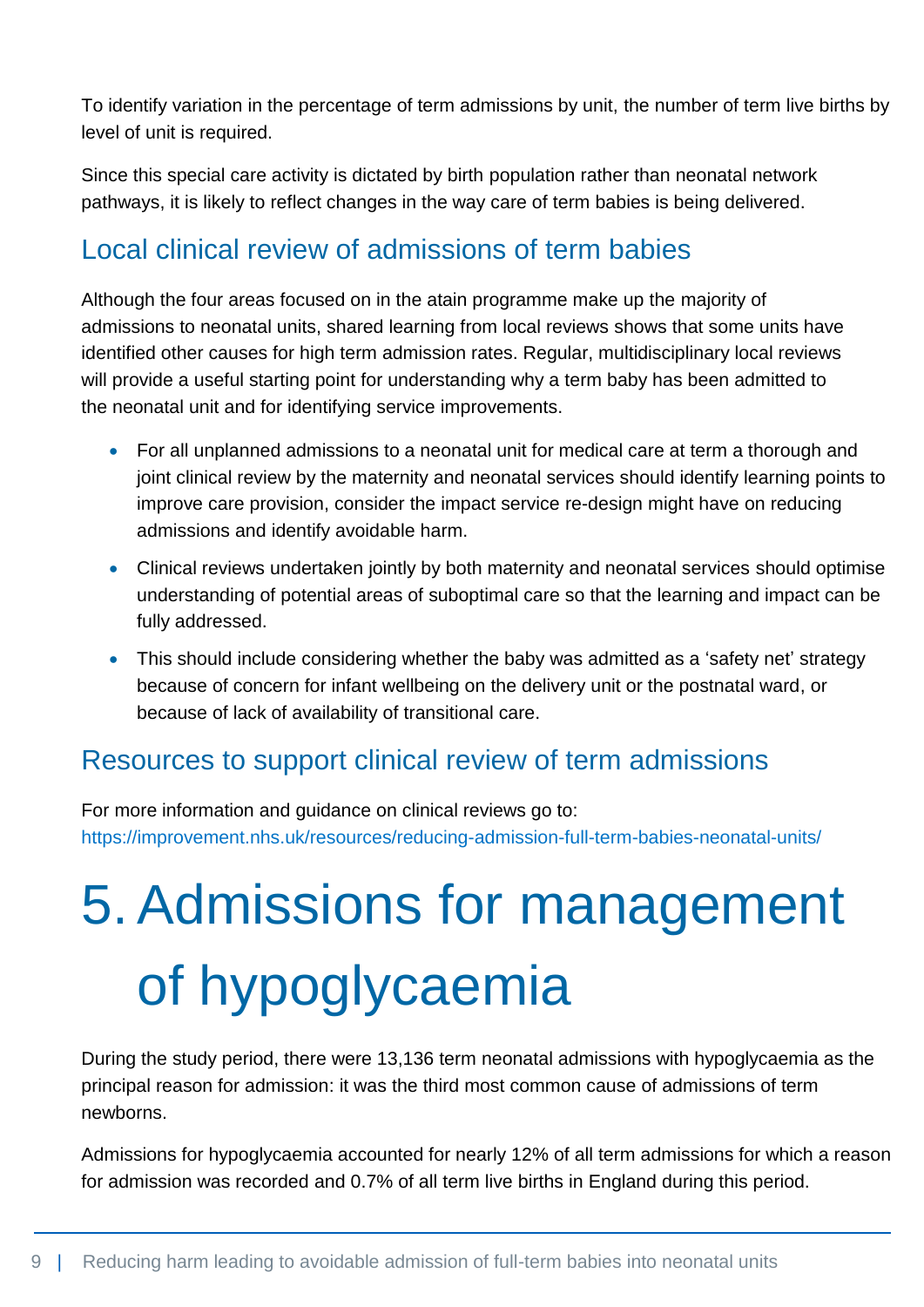Babies born at 37 to 38 weeks gestation accounted for 21% of all term live births but 55% of term admissions for hypoglycaemia. This was not fully explained by increased incidence of maternal or obstetric risk factors resulting in an early delivery.

Nearly two-thirds of admissions for hypoglycaemia occurred in 'normal' birth weight (2500 to 4500 g) infants.

Thirty-nine per cent of admissions for hypoglycaemia occurred in infants deemed at low risk (no recorded maternal medical or obstetric problems, birth weight between 2500 and 4500 g and no requirement for resuscitation at birth). Since there is no indication to measure blood glucose in the absence of clinical signs in these babies, it appears a significant number of them have blood glucose measurements outside guidelines recommended by the World Health Organization, British Association of Perinatal Medicine (BAPM) and UNICEF Baby Friendly Initiative.

As clinical signs were not available, this group could also include babies with unexpected and potentially damaging hypoglycaemia demonstrating the need for clinical vigilance and action on abnormal signs even in babies with no apparent risk factors.

Babies born by caesarean section (CS) were over-represented. They accounted for 48% of all admissions for hypoglycaemia, 33% of the low risk babies admitted before they were one hour old were born by CS.

Blood glucose of <2.6 mmol/l at admission was significantly more common in babies who were hypothermic on admission (admission temperature  $36^{\circ}$ C) than among those whose body temperature was within normal limits (71.3% vs 56.8%, p<0.001).

Twenty-five to 40% of admissions of at-risk infants occurred before the infants were four hours old.

Thirty per cent of low risk infants were admitted before they were four hours old, a period of physiological transient fall in neonatal blood glucose, and a period of time required for postnatal feeding interventions. Half of these occurred within 60 minutes of birth.

Where a source of admission was recorded, 44% of all admissions for hypoglycaemia were directly from the birth room or theatre. This proportion increased to 71% among those admitted before they were four hours old, and to 86% among infants of diabetic mothers admitted before they were four hours old.

These admissions in the first hours after birth and directly from place of birth suggest a policy of 'prophylactic' admissions, and that insufficient time was given for postnatal feeding and thermoregulation interventions to succeed.

In term newborns, blood glucose concentrations less than 2.6 mmol/l have traditionally been suggested as the threshold for intervention, although there is no evidence base for this. In this cohort where hypoglycaemia was recorded as the principal reason for admission, admission blood glucose was not recorded in 23% of admissions. Among the recorded values, 24% of admission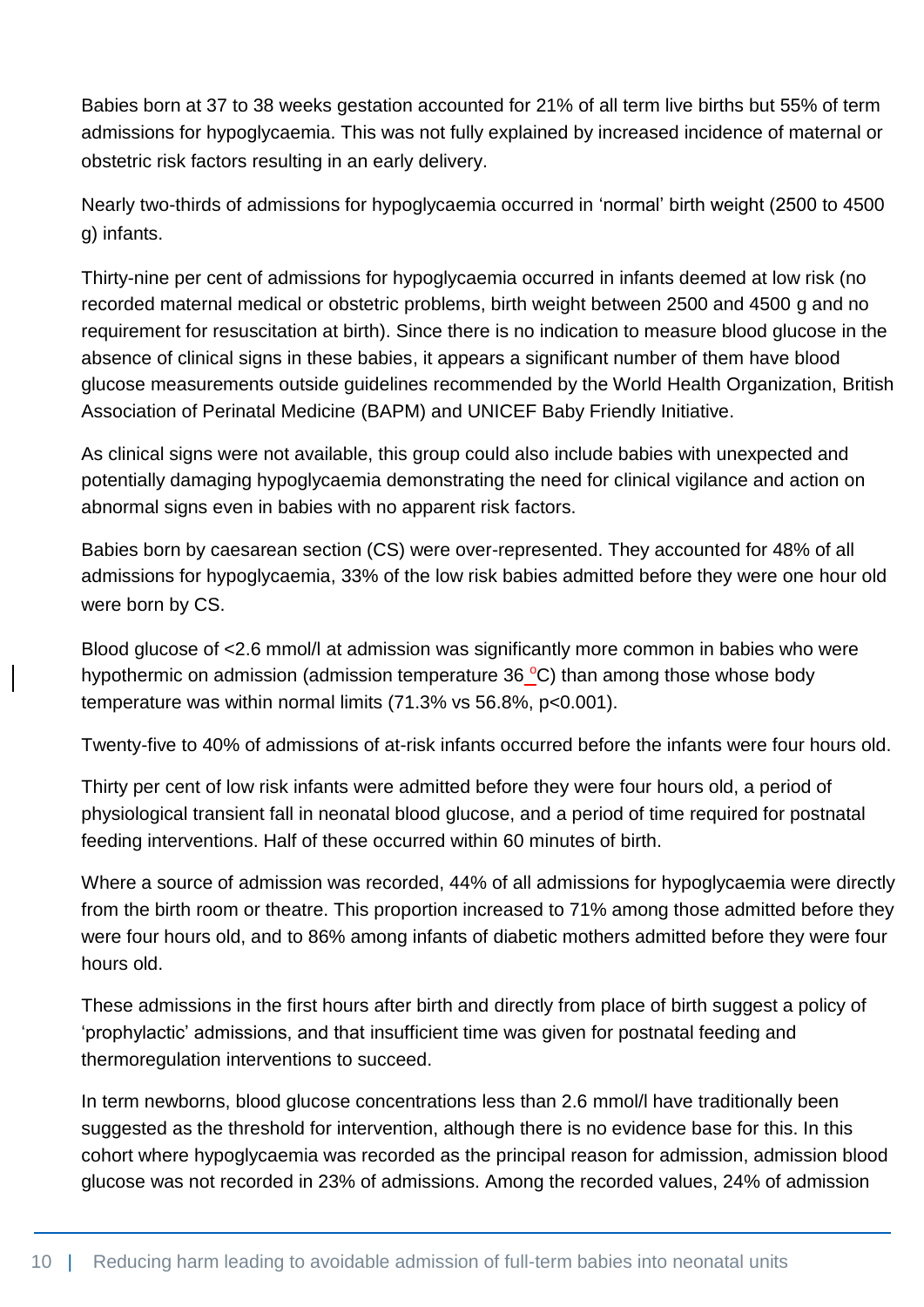blood glucose concentrations were greater than 2.6 mmol/l. For babies admitted within four hours of birth, 41% had an admission blood glucose greater than 2.6 mmol/L.

The requirement for intravenous glucose infusion for management of hypoglycaemia would be a valid reason for admission to the neonatal unit. Fifty-six per cent of babies admitted to the neonatal unit for hypoglycaemia did not need an intravenous glucose infusion. Eighty-six per cent of infants of diabetic mothers admitted within an hour of birth did not ever need an intravenous glucose infusion.

Infants admitted for hypoglycaemia accounted for over 76,000 care days with the special care category accounting for around 80% of care at all levels. At a conservative estimate, these admissions imposed a financial burden of over £25 million over the three-year period.

There was marked variation among different providers in the proportions of early (within four hours of birth) admissions for hypoglycaemia (ranging from 6 to 95%); low-risk infants admitted (15 to 88%); and use of intravenous glucose infusion (3 to 79%). This suggests that different providers have substantially different approaches to prevention and management of hypoglycaemia in term newborn infants.

We acknowledge that untreated neonatal hypoglycaemia may be a cause of long-term harm. We advocate optimal preventive management, with prompt and appropriate treatment if hypoglycaemia is persistent or associated with clinical signs.

However, our analysis indicated that many admissions for hypoglycaemia could be prevented by anticipatory management of at-risk babies, eg with thermoregulation and feeding support. Our analysis also indicated that many babies who do not have clinically significant hypoglycaemia or have not benefited from anticipatory management are admitted unnecessarily.

#### Guidance for clinical review teams

We used the questions below to provide clinical insights for our analysis: they may be useful to support local analysis of admissions for hypoglycaemia:

- Was the baby at risk of hypoglycaemia:
	- o did the mother have diabetes?
	- o was the baby diagnosed with intrauterine growth restriction?
	- o did the baby require resuscitation?
	- o was the mother taking beta-blockers antenatally?
	- o was there evidence of fetal compromise during the labour or immediately after birth, ie were blood gases, base deficit and/or lactate within normal ranges?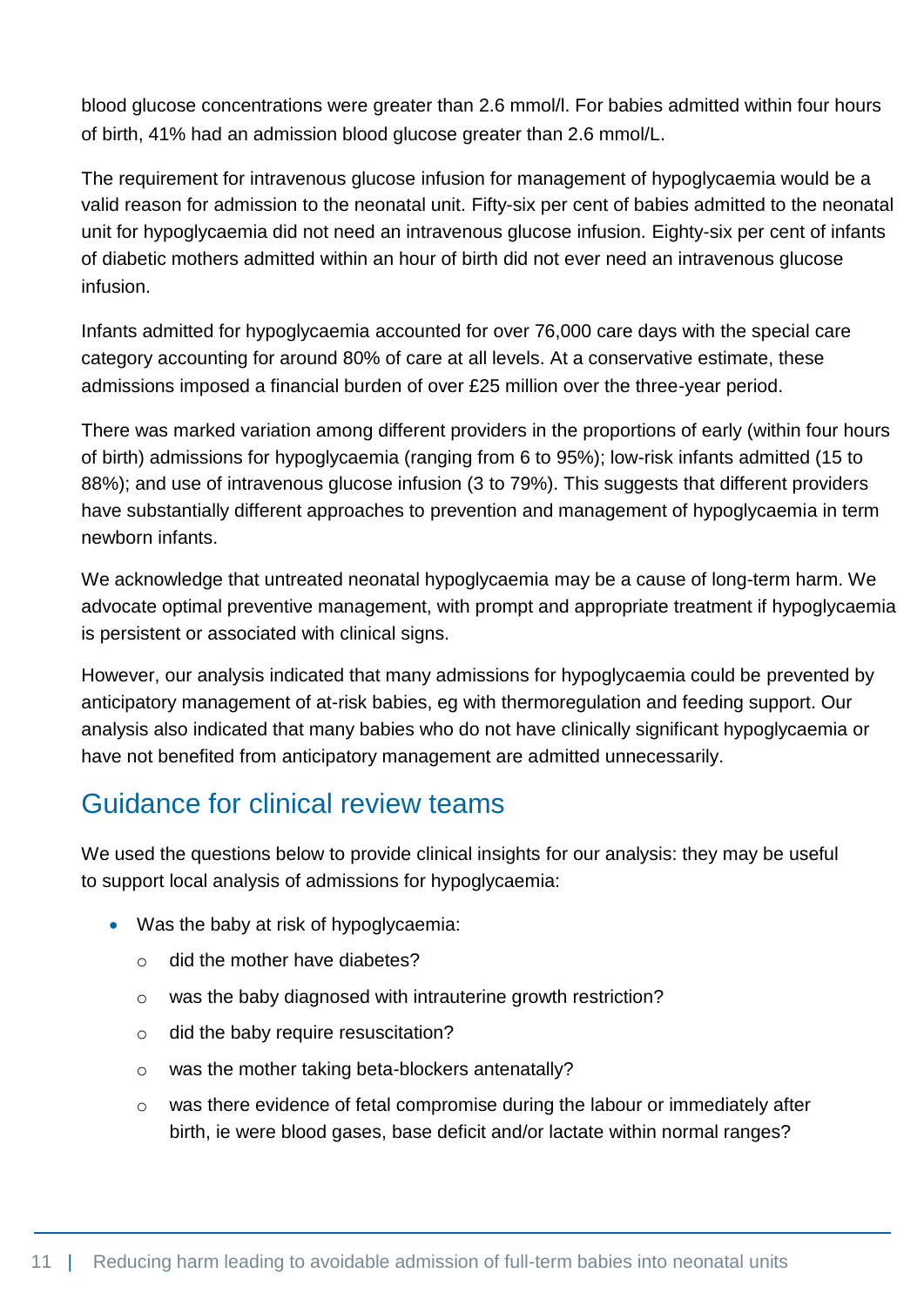- Did the baby have clinical signs of hypothermia?
- What method of blood glucose monitoring was used?
- What were the pre-admission interventions?
- What level of intervention was required on admission to the neonatal unit?
- Was local hypoglycaemia guidance followed?
- Is local hypoglycaemia guidance in line with current national guidance?
- Were Unicef UK Baby Friendly Initiative (BFI) and World Health Organization (WHO) guidelines followed?
- Was the baby admitted as a default concern around infant wellbeing on the postnatal ward?
- Was the correct diagnosis ascribed at admission?
- Did the level of intervention require separation of mother and baby?
- Could this baby have been managed in a setting that kept mother and baby together?

#### Resources to support prevention, identification and management of neonatal hypoglycaemia

Anticipation and identification of 'at risk' babies:

[www.cqc.org.uk/sites/default/files/20160707\\_babyclinicalrisks\\_web.pdf](https://www.cqc.org.uk/sites/default/files/20160707_babyclinicalrisks_web.pdf)

[www.bapm.org/publications/documents/guidelines/NEWTT%20framework%20final%20for%20](http://www.bapm.org/publications/documents/guidelines/NEWTT%20framework%20final%20for%20website.pdf) [website.pdf](http://www.bapm.org/publications/documents/guidelines/NEWTT%20framework%20final%20for%20website.pdf)

- Implementation of the BAPM Newborn Early Warning Trigger and Track (NEWTT) tool: [www.cqc.org.uk/sites/default/files/20160707\\_babyclinicalrisks\\_web.pdf](https://www.cqc.org.uk/sites/default/files/20160707_babyclinicalrisks_web.pdf) [www.bapm.org/publications/documents/guidelines/NEWTT%20framework%20final%20for%20](http://www.bapm.org/publications/documents/guidelines/NEWTT%20framework%20final%20for%20website.pdf) [website.pdf](http://www.bapm.org/publications/documents/guidelines/NEWTT%20framework%20final%20for%20website.pdf)
- Prevention and management of neonatal hypoglycaemia outlined in UNICEF BFI: [www.unicef.org.uk/BabyFriendly/Resources/Guidance-for-Health-Professionals/](http://www.unicef.org.uk/BabyFriendly/Resources/Guidance-for-Health-Professionals/)
- Ensuring adequate feeding support is in place for all babies: [www.unicef.org.uk/BabyFriendly/Resources/Guidance-for-Health-Professionals/](http://www.unicef.org.uk/BabyFriendly/Resources/Guidance-for-Health-Professionals/) [www.nice.org.uk/guidance/cg132/chapter/1-guidance#care-of-the-baby-born-by-cs](http://www.nice.org.uk/guidance/cg132/chapter/1-guidance#care-of-the-baby-born-by-cs)
- Avoiding hypothermia after birth through appropriate thermal care including skin-to-skin contact: [www.unicef.org.uk/BabyFriendly/Resources/Guidance-for-Health-Professionals/](http://www.unicef.org.uk/BabyFriendly/Resources/Guidance-for-Health-Professionals/)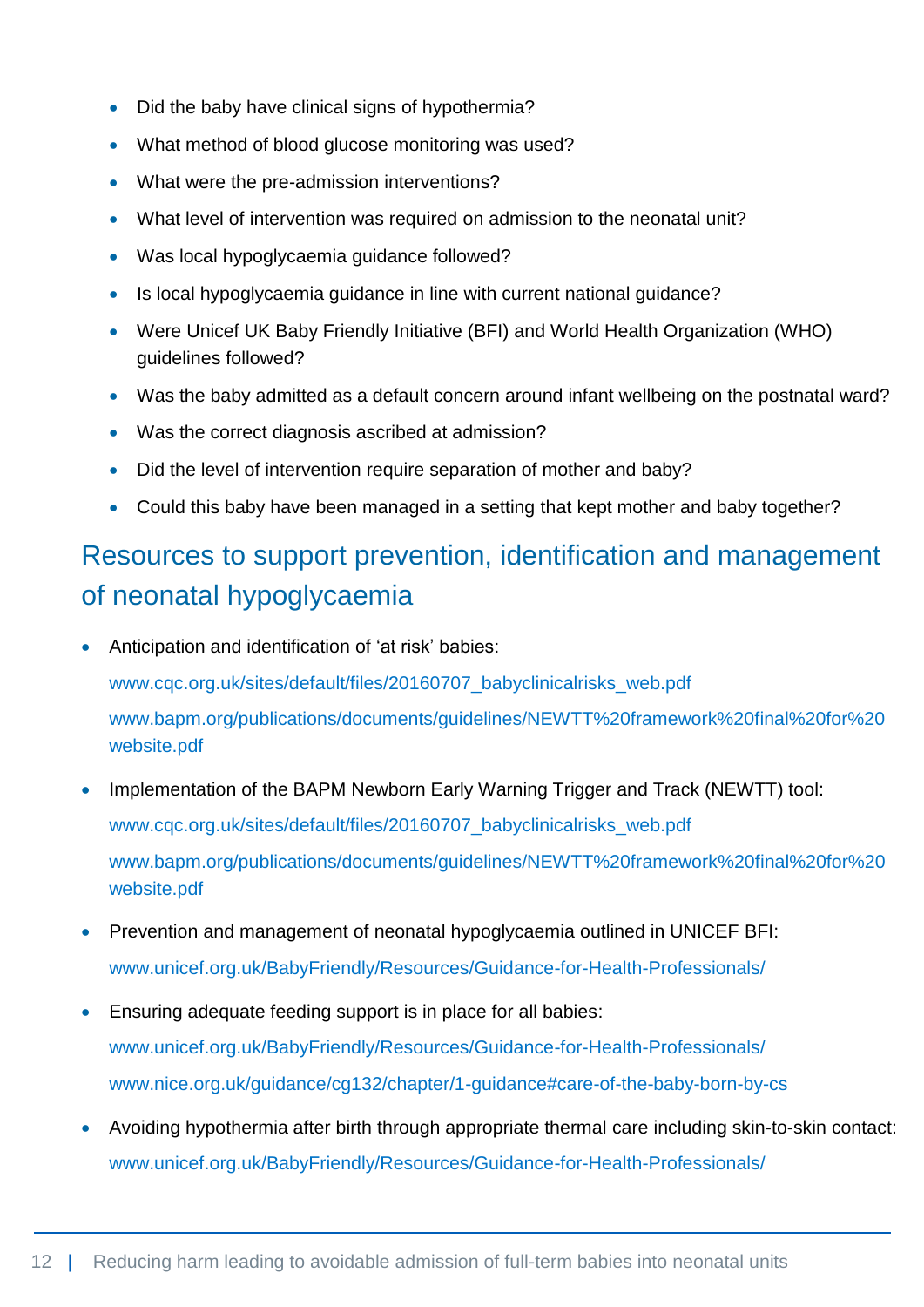- Responsive attitudes to maternal concerns regarding feeding and/or infant wellbeing: [www.rcm.org.uk/sites/default/files/Emotional%20Wellbeing\\_Guide\\_WEB.pdf](http://www.rcm.org.uk/sites/default/files/Emotional%20Wellbeing_Guide_WEB.pdf)
- Implement the BFI standards to achieve and maintain UNICEF Baby Friendly accreditation (Unicef 2011))
- Recommendations following the thematic review of litigation claims (Hawdon et al 2016): <http://fn.bmj.com/content/early/2016/08/23/archdischild-2016-310936.fulll> [www.nhsla.com/Safety/Documents/Did\\_you\\_know\\_NHSLA\\_Neonatal\\_Hypo\\_Flyer.pdf](http://www.nhsla.com/Safety/Documents/Did_you_know_NHSLA_Neonatal_Hypo_Flyer.pdf)
- BAPM Framework for Practice: Identification and Management of Neonatal Hypoglycaemia in the Full Term Infant

# <span id="page-12-0"></span>6.Admissions for management of jaundice

Each year, on average, 2,700 babies are recorded as admitted for the primary reason of jaundice. This represents around 6% of term babies admitted to neonatal care and 0.4% of babies born in England, but is likely to be an underestimate as the study data did not include babies admitted to paediatric settings.

Jaundice was the primary reason for 1,082 admissions from home over three years; representing 22.3% of all admissions from home.

Risk factors for admission for jaundice among term babies included being born at 37 weeks, male, of lower birth weight, one of a multiple birth or of Asian ethnicity.

Babies were admitted at a median age of 1.9 postnatal days but this was significantly later for babies born at home than for babies born in hospital (median 3.9 days versus 1.7).

Of babies admitted for jaundice 80.6% received phototherapy for a median duration of one day (interquartile range (IQR) one to three days); 32.8% received intravenous fluids for a median duration of two days (IQR one to three days)

The rate of exchange transfusion (1.6%) was similar among babies admitted from home and hospital.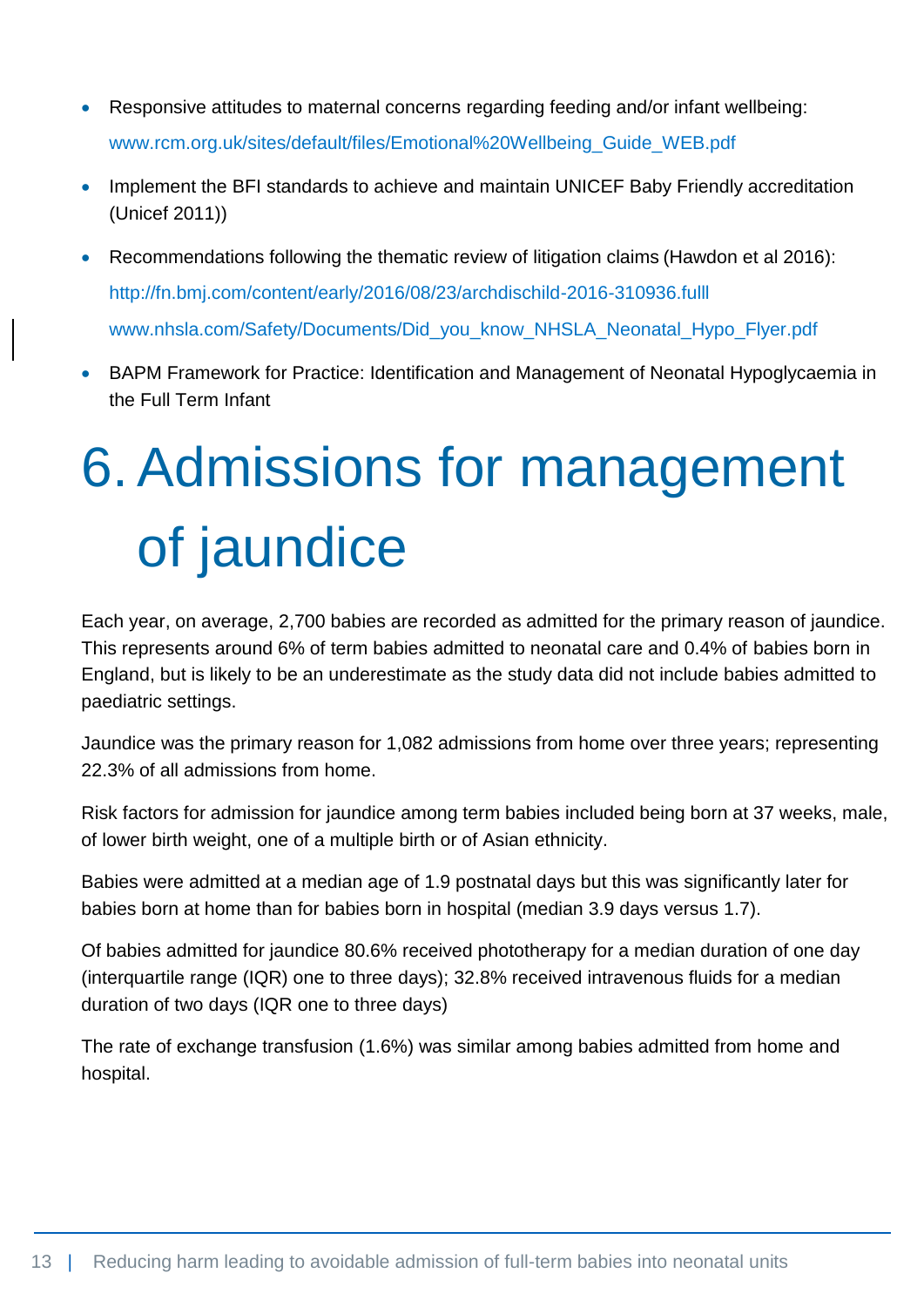The median total length of stay was five days (IQR three to seven days). Babies admitted for jaundice were mainly cared for in special care: 99% received care in special care, 4.9% required high dependency care and only 3.6% required admission to intensive care.<sup>5</sup>

The reported rate of kernicterus (a serious complication of neonatal jaundice that can cause severe brain injury, disability or death) $^6$  was higher among babies admitted from home (0.28%) than from hospital (0.06%); there were eight cases diagnosed in the neonatal period in total. Fifty per cent of babies diagnosed with kernicterus were admitted from home; 50% were admitted at five or more postnatal days. All were discharged home. We appreciate that this is likely to be an underestimate because kernicterus is not always diagnosed in the neonatal period.

Jaundice cannot be prevented; it is an expected facet of neonatal physiology. Once present, it should be monitored to ensure that the baby's bilirubin levels remain below a threshold level that is considered non-toxic. Once the baby has been transferred home, community-based monitoring should continue, and midwifery support is essential to ensure adequate feed intake. These are important interventions which help avoid re-admission.

Bilirubin levels that are above the threshold level require treatment with phototherapy. In general, phototherapy is a highly effective treatment that will control and reduce bilirubin levels. At moderately high levels of bilirubin the treatment can be given while the baby stays at the mother's bedside and continues feeding via her chosen method.

Treatment with 'simple phototherapy' does currently require hospital re-admission but is much more acceptable to families and a less distressing experience than an emergency admission to a neonatal unit. At higher bilirubin levels, or when the bilirubin levels rise despite treatment, babies require admission to a neonatal unit for more intensive management.

Review of national data has shown that many babies treated with 'simple phototherapy' are currently admitted to neonatal units and separated from their mothers; this treatment can and should be provided in a setting that keeps mother and baby together.

#### Guidance for clinical review teams

We used the questions below to provide clinical insights: they may be useful to support local analysis:

• Did the baby have risk factors for jaundice?

 $\overline{a}$ 

- If so, was a plan in place for early detection and management of hyperbilirubinaemia?
- Was the baby re-admitted from the community setting?

 $5$  Totals exceed 100% because babies can be transferred between levels of care during their neonatal stay.

<sup>&</sup>lt;sup>6</sup> Kernicterus It is caused by excess bilirubin damaging the brain or central nervous system when high bilirubin levels cross the blood/brain barrier.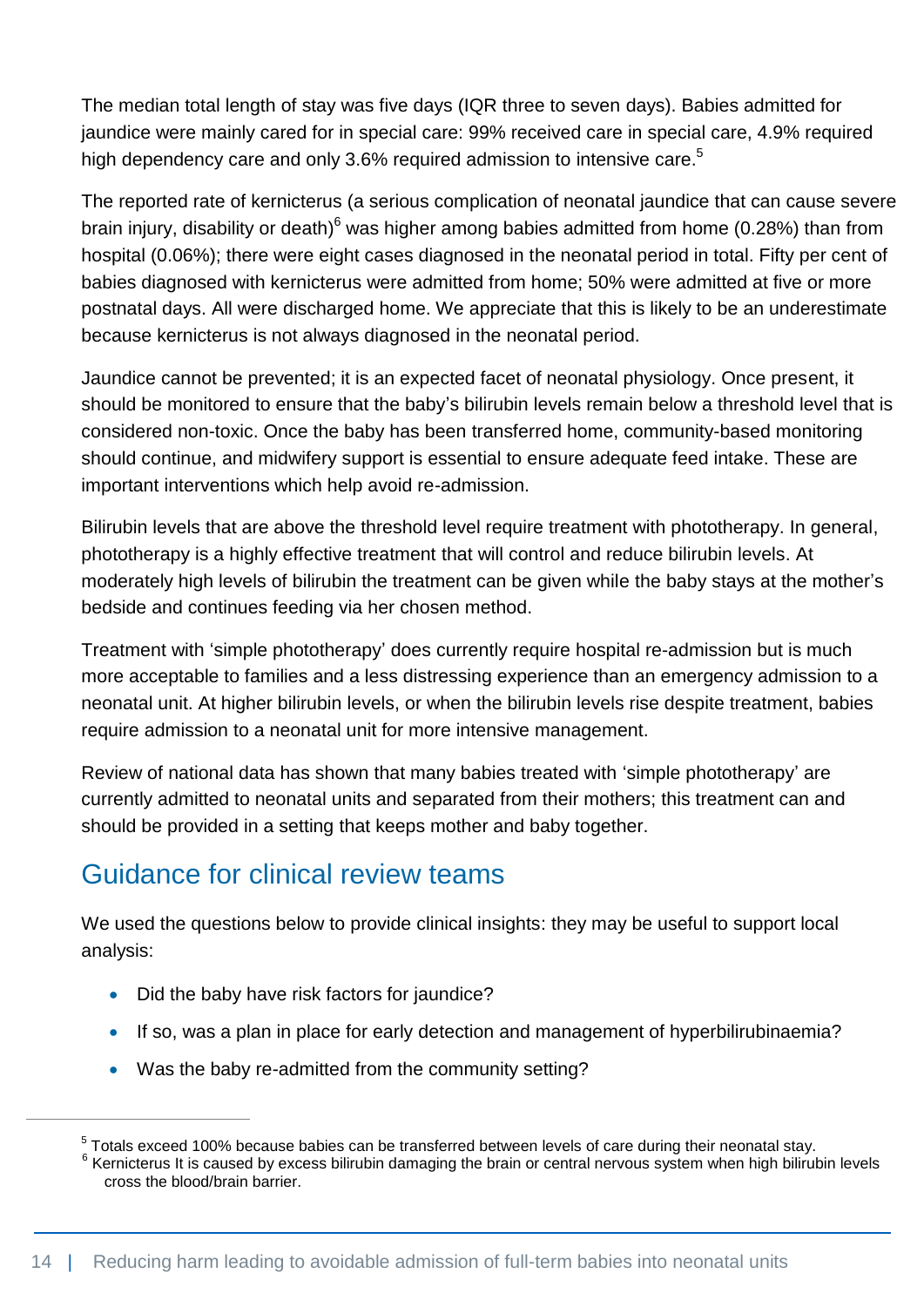- Could use of transcutaneous bilirubinometers have helped to avoid this admission?
- Were there delays in admission and management following referral from the community?
- Did the baby's parents/carers have the necessary information to recognise jaundice, and were they empowered to seek help?
- Was there a delay between the carers recognising the problem and healthcare professionals responding which contributed to the need for admission?
- Was NICE guidance followed in the management of jaundice?
- What was the highest level of intervention in relation to management of hyperbilirubinaemia (observation, phototherapy, exchange transfusion, etc)?
- Did the level of intervention require separation of mother and baby?
- Could this baby have received care in a setting which kept mother and baby together?
- Was there an associated weight loss and history of poor feeding?

#### Resources to support prevention, identification and management of neonatal jaundice

- Targeted assessment of jaundice in the first few days of life according to NICE guideline CG 98:Jaundice in newborn babies under 28 days: [www.nice.org.uk/guidance/cg98](https://www.nice.org.uk/guidance/cg98)
- Implementation of the BAPM NEWTT tool:

[www.cqc.org.uk/sites/default/files/20160707\\_babyclinicalrisks\\_web.pdf](https://www.cqc.org.uk/sites/default/files/20160707_babyclinicalrisks_web.pdf)

[www.bapm.org/publications/documents/guidelines/NEWTT%20framework%20final%20f](http://www.bapm.org/publications/documents/guidelines/NEWTT%20framework%20final%20for%20website.pdf) [or%20website.pdf](http://www.bapm.org/publications/documents/guidelines/NEWTT%20framework%20final%20for%20website.pdf)

Postnatal care: [www.nice.org.uk/guidance/cg37/evidence](https://www.nice.org.uk/guidance/cg37/evidence)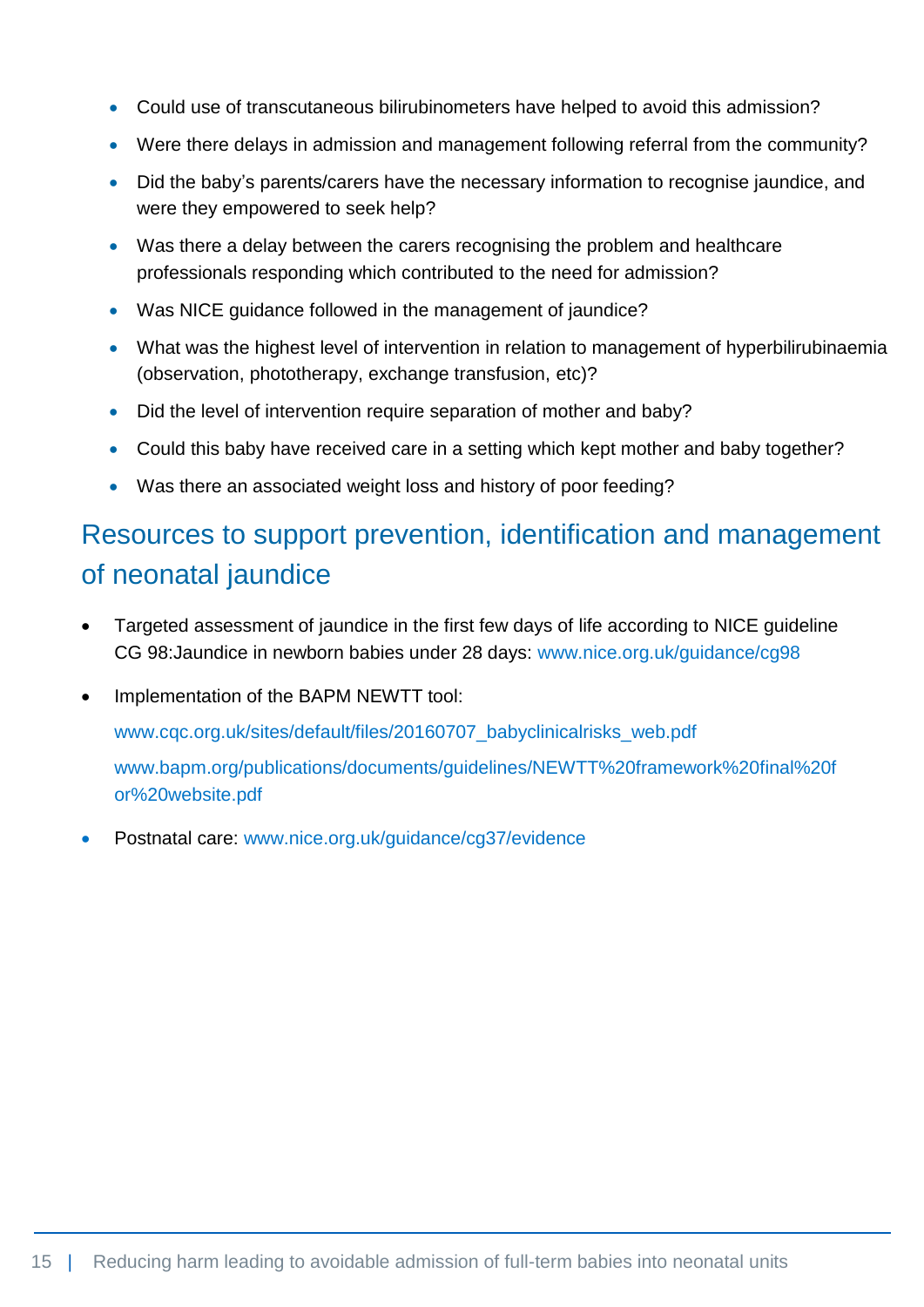# <span id="page-15-0"></span>7.Admissions for management of respiratory symptoms

Respiratory problems were the most common reason for admission of term infants, with approximately 25% of the total cohort having this recorded as their primary problem at the time of admission.

Of the 31,722 babies admitted with respiratory symptoms, approximately 10,000 were below 39 weeks gestation.





Twenty-five per cent were delivered by elective CS before the onset of labour.



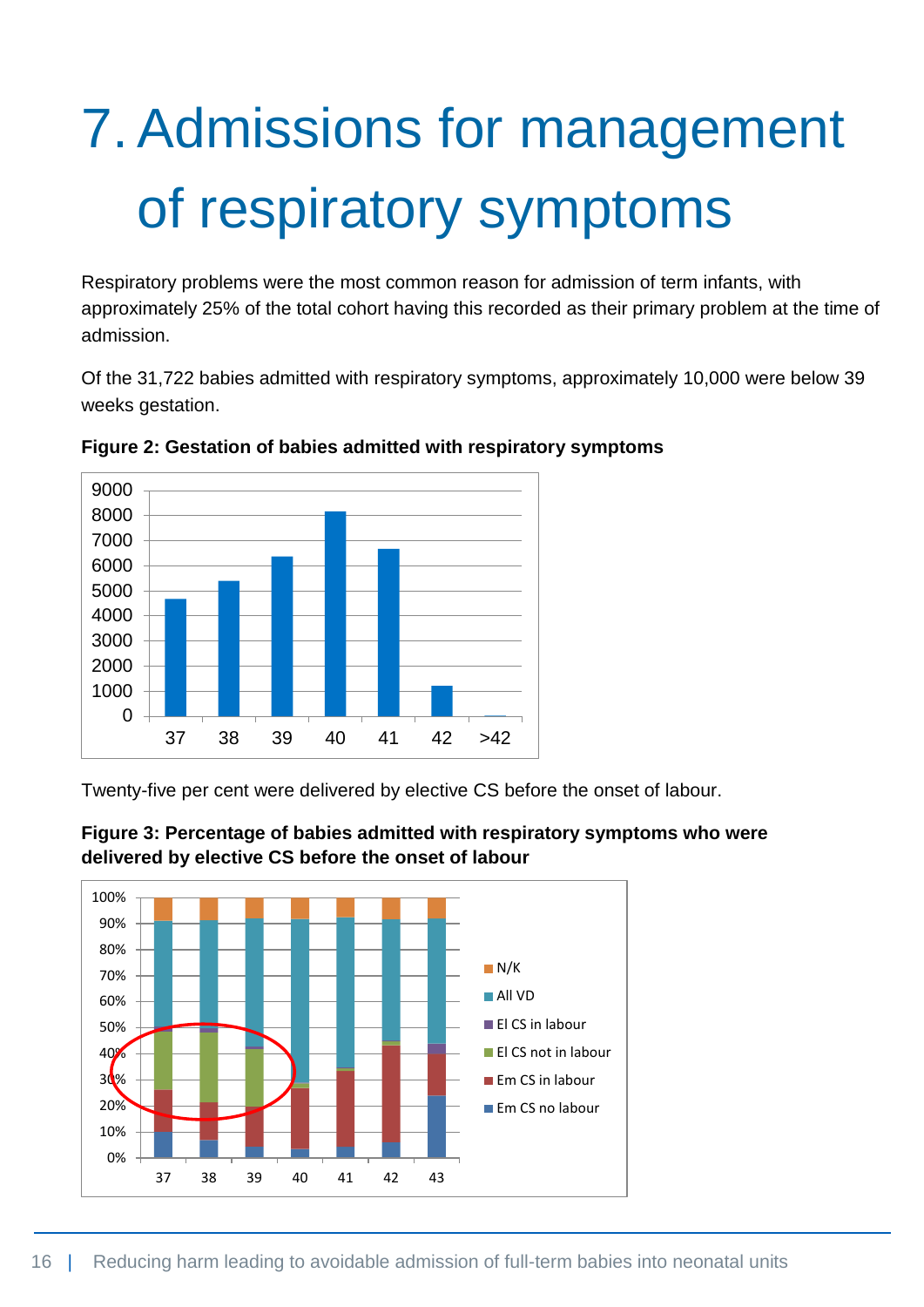Thirty-five per cent of babies admitted with respiratory symptoms were admitted for less than 72 hours and required only special care.

Two-thirds of these (23% of the total) were admitted for less than 48 hours and 10% of them never required oxygen.

Hypothermia was not a significant factor in most admissions of babies for respiratory symptoms: 68% had an admission temperature between  $36.5^{\circ}$ C and  $37.5^{\circ}$ C and 86% an admission temperature between  $36^{\circ}$ C and  $37.5^{\circ}$ C.

Avoiding elective CS before 39 weeks and maintaining an optimal thermal environment are modifiable factors for reducing term admissions for respiratory symptoms.

#### Guidance for clinical review teams

We used the questions below to provide clinical insights: they may be useful to support local analysis:

- . Was the baby born by elective CS before 39 weeks?
- Was there a medical indication for delivery before 39 weeks?
- Did the level of intervention warrant separation of mother and baby?
- What was the length of stay?
- Could this baby have been cared for in a setting that kept mother and baby together?
- Was the baby admitted because of a default concern around infant wellbeing on the postnatal ward?
- If infection was the underlying cause, were intrapartum antibiotics given if indicated (eg intrapartum pyrexia or risk factors for Group B Streptococcus)?

#### Resources to support prevention, identification and management of respiratory symptoms

• Highlighting the increased risk of admission to a neonatal unit for babies born before 39 weeks associated with elective caesarean:

[www.nice.org.uk/guidance/cg132/chapter/1-guidance](http://www.nice.org.uk/guidance/cg132/chapter/1-guidance)

- Care of the baby born by CS: [www.nice.org.uk/guidance/cg132/chapter/1-guidance#care-of-the-baby-born-by-cs](https://www.nice.org.uk/guidance/cg132/chapter/1-guidance#care-of-the-baby-born-by-cs)
- Implementation of the BAPM NEWTT tool:

[www.cqc.org.uk/sites/default/files/20160707\\_babyclinicalrisks\\_web.pdf](http://www.cqc.org.uk/sites/default/files/20160707_babyclinicalrisks_web.pdf)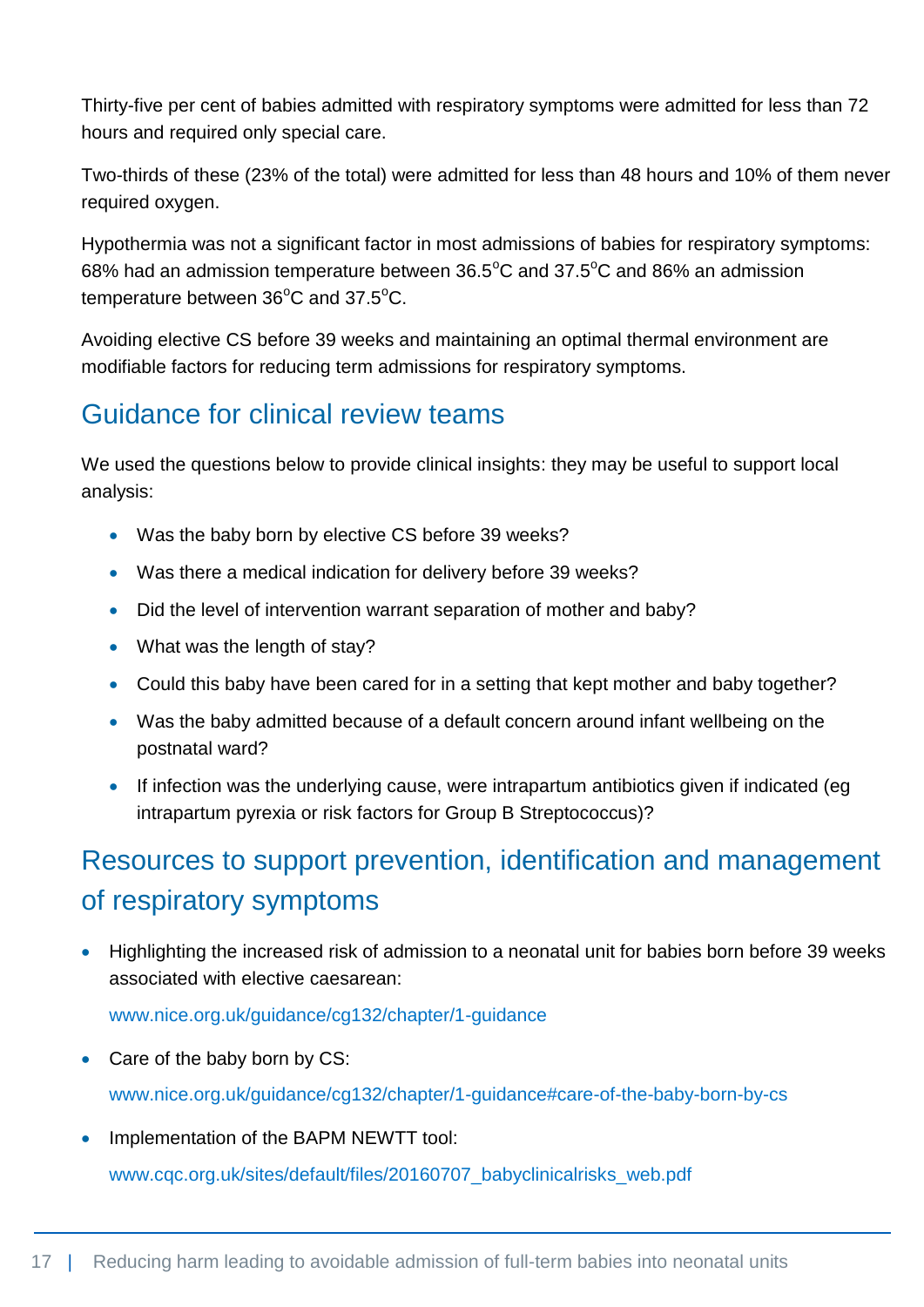[www.bapm.org/publications/documents/guidelines/NEWTT%20framework%20final%20for%20](http://www.bapm.org/publications/documents/guidelines/NEWTT%20framework%20final%20for%20website.pdf) [website.pdf](http://www.bapm.org/publications/documents/guidelines/NEWTT%20framework%20final%20for%20website.pdf)

Postnatal care:

[www.nice.org.uk/guidance/cg37/evidence](http://www.nice.org.uk/guidance/cg37/evidence)

- Avoiding hypothermia after birth through appropriate thermal care including skin-to-skin contact: [www.unicef.org.uk/BabyFriendly/Resources/Guidance-for-Health-Professionals/](http://www.unicef.org.uk/BabyFriendly/Resources/Guidance-for-Health-Professionals/)
- Responsive attitudes to maternal concerns about infant wellbeing: <http://fn.bmj.com/content/early/2016/08/23/archdischild-2016-310936.full>
- Royal College of Midwives *Maternal Emotional Wellbeing and Infant Development: a good practice guide for midwives*:

[www.rcm.org.uk/sites/default/files/Emotional%20Wellbeing\\_Guide\\_WEB.pdf](https://www.rcm.org.uk/sites/default/files/Emotional%20Wellbeing_Guide_WEB.pdf)

# <span id="page-17-0"></span>8. The importance of keeping mother and baby together

Our analysis of term babies admitted to neonatal units using patient-level data between 2011 and 2014 suggests that a substantial proportion of term admissions are probably preventable with a different care model. For example:

- **Respiratory problems**: 23% of admissions for respiratory problems stayed for up to 48 hours and needed special care only, with 10% not needing oxygen at all.
- **Jaundice**: Most babies admitted for jaundice required phototherapy only and could be more appropriately managed in a transitional care setting.
- **Hypoglycaemia:** Similarly, among babies admitted for hypoglycaemia, 30% of admissions occurred before they were four hours old (with half of these within an hour of birth) − a period of physiological transition in glucose metabolism. Forty-four per cent were admitted directly from the delivery suite, and admission blood glucose concentration was above the operational threshold in a quarter of these admissions, suggesting few or no postnatal ward interventions.
- This was supported by the finding that nearly 75% of babies admitted for hypoglycaemia within an hour of birth did not need intravenous glucose infusion.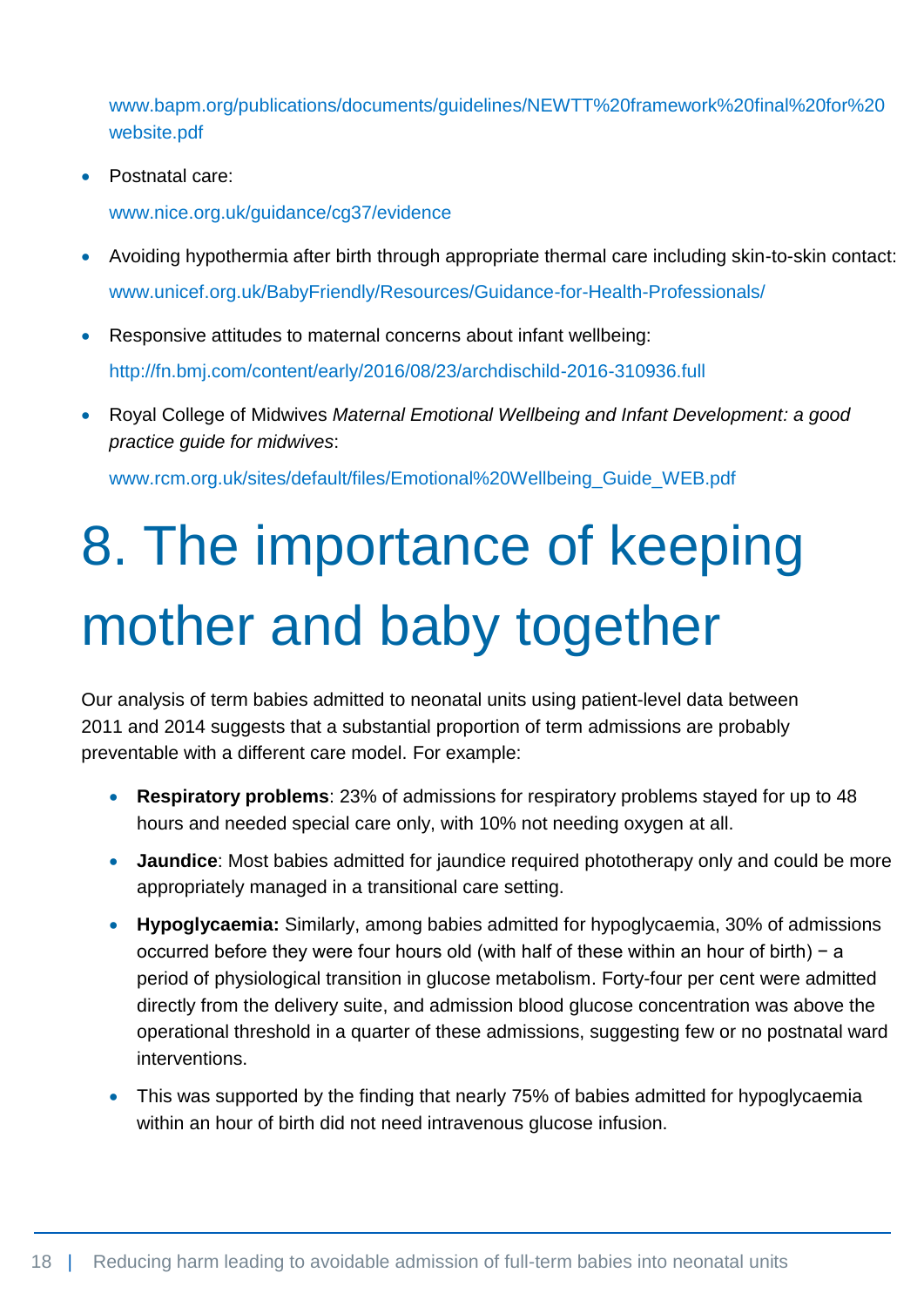Mothers and babies have a psychological and physiological need to be together at the moment of birth and during the hours and days that follow. Keeping mothers and babies together is a safe and healthy birth practice (Crenshaw, 2007) that can reduce the chances of harm from later health concerns occurring as a consequence of early separation.

Based on decades of evidence, the WHO and UNICEF recommend that all healthy mothers and babies, regardless of feeding preference and method of birth, have uninterrupted skin-to-skin care beginning immediately after birth for at least an hour and/or, for breastfeeding women, until after the first feed (Unicef 2011).

Skin-to-skin care reduces stress in the newborn; helps the transition to postnatal life (Moore et al 2012; Buckley 2014); reduces the risk of neonatal hypothermia by promoting thermoregulation (Bergström et al 2007; Gabriel et al 2010; Sobel et al 2011; Takahashi 2011; Moore et al 2012); and enables colonisation of the newborn with maternal flora (as opposed to hospital bacteria), which provides protection against infection (Sobel at al 2011)). Most importantly, skin-to-skin care facilitates primitive reflexes of the newborn baby which in turn assist the baby's positioning and latching to breast feed ('biological nurturing'). This is the most important intervention in the first hour following delivery, with long-term positive health implications for mother and baby (Crenshaw 2014).

The benefits of skin-to-skin care extend beyond the immediate period after birth. Whether in a maternity care setting or at home, the physical and emotional need of mother and baby for each other continues. Being together, the mother learns her baby's needs and how best to care for, comfort and soothe them. Evidence suggests keeping mothers and babies together 24 hours a day improves health outcomes for both mother and baby (Crenshaw 2007; Sobel et al 2011) Furthermore there is increasing evidence that early emotional interactions between a baby and their parents, particularly the mother, are fundamental to brain development, subsequent success, life chances and the ability to form strong loving relationships (Gerhardt 2004; Bystrova et al 2009; Howard et al 2011).

#### Impact of mother−baby separation

Lack of skin-to-skin care and early separation may disturb maternal–infant bonding, reduce the mother's affective response to her baby, and have a negative effect on maternal behaviour (Bystrova et al 2009). It increases the risk of failure to establish and continue breastfeeding (Yamauchi 1990). Babies who are not exclusively breastfed are at higher risk of illnesses and complications in infancy, childhood and adulthood, including gastrointestinal infection, atopy, lower respiratory tract infections, sudden infant death, type 1 and type 2 diabetes, obesity and heart disease (Ip et al 2007). Mothers who do not breast feed are at higher risk of osteoporosis, ovarian cancer and breast cancer (Ip et al 2007). Breastfeeding may also reduce the likelihood of postnatal depression (Bigelow et al 2012).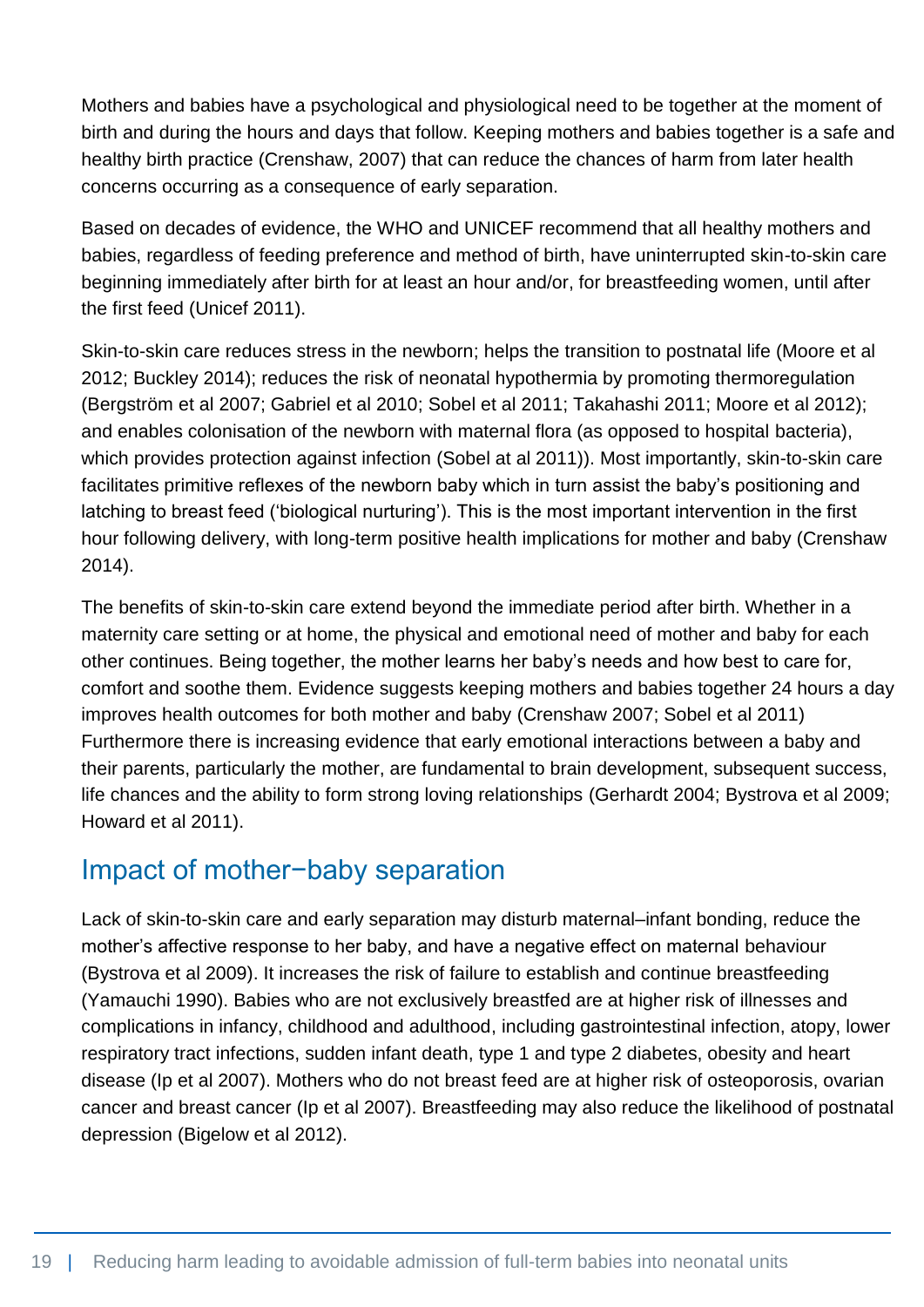#### Resources to support mother–baby bonding, breastfeeding and neonatal thermoregulation

- Promoting skin to skin between mother and baby as soon as possible after delivery: [www.unicef.org.uk/BabyFriendly/Resources/Guidance-for-Health-Professionals/](http://www.unicef.org.uk/BabyFriendly/Resources/Guidance-for-Health-Professionals/) [www.nice.org.uk/guidance/cg37/evidence](http://www.nice.org.uk/guidance/cg37/evidence)
- Discouraging early interruption (within two hours of birth) of skin-to-skin contact as this reduces the chances of early breastfeeding:

[www.unicef.org.uk/BabyFriendly/Resources/Guidance-for-Health-Professionals/](http://www.unicef.org.uk/BabyFriendly/Resources/Guidance-for-Health-Professionals/)

- Evidence-based breastfeeding support and advice: [www.unicef.org.uk/BabyFriendly/Resources/Guidance-for-Health-Professionals/](http://www.unicef.org.uk/BabyFriendly/Resources/Guidance-for-Health-Professionals/) [www.nice.org.uk/guidance/cg37/evidence](http://www.nice.org.uk/guidance/cg37/evidence)
- Responsive attitudes to maternal concerns about infant wellbeing: <http://fn.bmj.com/content/early/2016/08/23/archdischild-2016-310936.full>

## <span id="page-19-0"></span>9. Actions for NHS Improvement

NHS Improvement will work with system partners and the Maternity Transformation Programme to:

- provide published evidence to support the case for provision of adequately resourced transitional care facilities to keep baby and mother together where safe to do so
- develop an e-learning training package with Health Education England (HEE) for all professionals involved in the care of women and newborns to identify 'at risk babies' and address learning needs identified through our data analyses
- use publications and speaking events to promote the use of handheld bilirubinometers to aid earlier detection and assessment of jaundice; highlighting the role of transcutaneous bilirubinometry in early assessment of jaundice in the community and emphasising their cost effectiveness
- highlight the impact of maternal–infant separation on maternal mental health and long-term outcomes
- raise awareness of the impact of separation of mother and baby on breastfeeding rates and the implications for long-term outcomes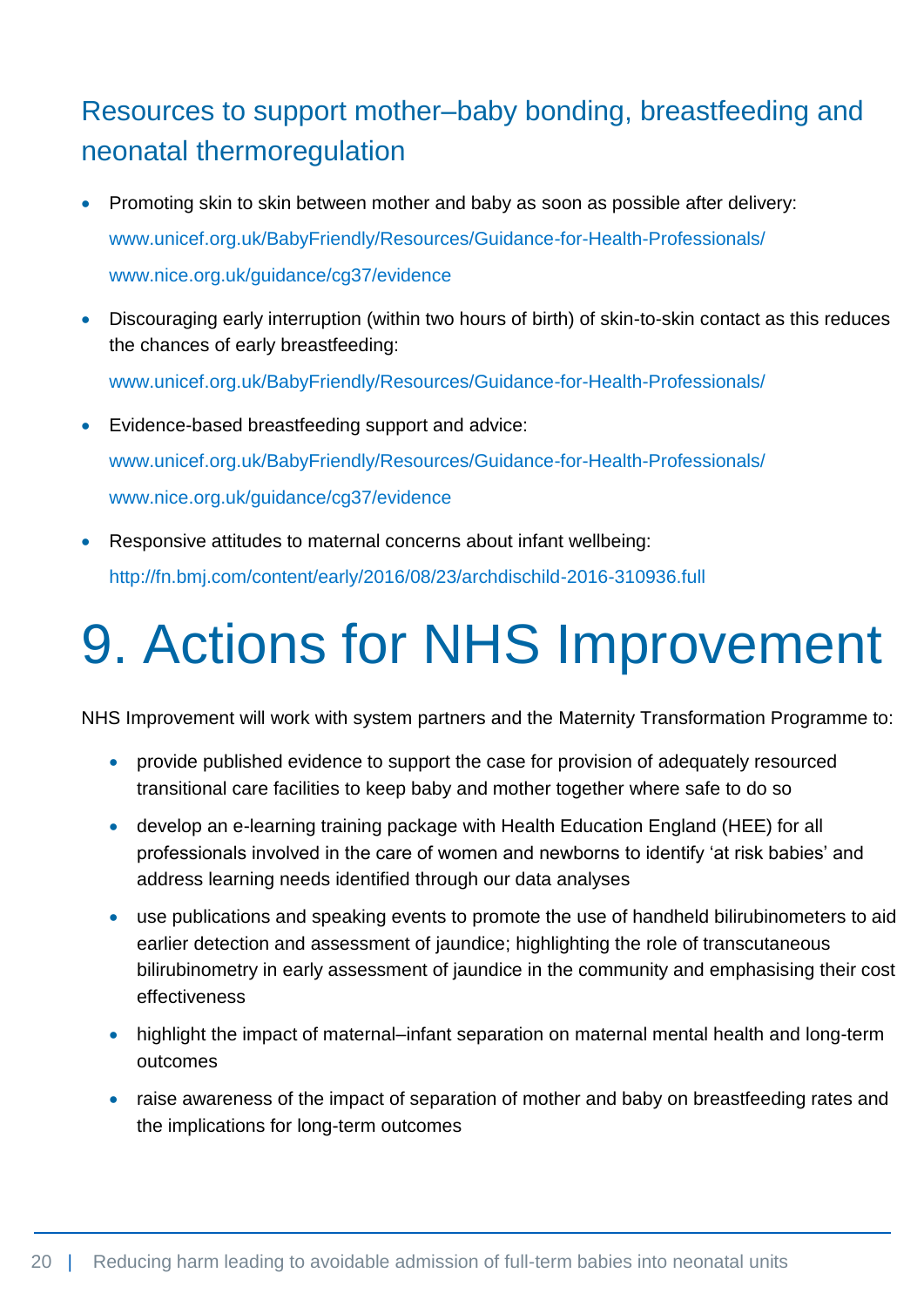support maternity and neonatal teams as part of the national maternal and neonatal health [safety collaborative](https://improvement.nhs.uk/resources/maternal-and-neonatal-safety-collaborative/)<sup>7</sup> to deliver improvements in care to address term admissions.

### <span id="page-20-0"></span>References

Bergström A, Okong P, Ransjö-Arvidson A (2007) Immediate maternal thermal response to skin-toskin care of newborn. *Acta Paediatrica* 96(5): 655–658

Bigelow AE, Power M, MacLellan-Peters J, Alex M, McDonald C (2012) Effect of mother/infant skin-to-skin contact on postpartum depressive symptoms and maternal physiological stress. *Journal of Obstetric, Gynecologic and Neonatal Nursing* 41(3): 369–382

Buckley SJ (2014) *The hormonal physiology of childbearing*. New York, NY: Childbirth Connection

Bystrova K, Ivanova V, Edhborg M, et al (2009) Early contact versus separation: effects on mother-infant interaction one year later. *Birth* June 36(2): 97–109

Crenshaw JT (2007) Care practice #6: No separation of mother and baby, with unlimited opportunities for breastfeeding. *Journal of Perinatal Education* Summer 16(3): 39–43

Crenshaw JT (2014) Healthy birth practice #6: keep mother and baby together – it's best for mother, baby, and breastfeeding. *Journal of Perinatal Education* Fall 23(4): 211–217

Dumas L, Lepage M, Bystrova K, Matthiesen AS, Welles-Nystrom B, Widstrom AM (2013) Influence of skin-to-skin contact and rooming-in on early mother-infant interaction: A randomized controlled trial. *Clinical Nursing Research* 22(3): 310–336

Gabriel M, Llana Martín I, Lopez Escobar A, Fernandez Villalba E, Romero Blanco I, Touza Pol P (2010) Randomized controlled trial of early skin-to-skin contact: Effects on the mother and the newborn. *Acta Paediatrica* 99(11): 1630–1634

Gerhardt S (2004) *Why love matters: how affection shapes a baby's brain*. Routledge

Hawdon J, Beer J, Sharp D, Upton M (2016) Neonatal hypoglycaemia: learning from claims. *Archives of Diseases in Childhood Fetal and Neonatal Edition* Available at: <http://fn.bmj.com/content/fetalneonatal/early/2016/08/23/archdischild-2016-310936.full.pdf>

Howard K, Martin A, Berlin LJ, Brooks-Gunn Jl (2011) Early mother-child separation, parenting and child well-being in early Head Start families. *Journal of Attachment and Human Development* January 13(1): 5–26

Ip S, Chung M, Raman G, Chew P, Magula N, DeVine D, Lau J (2007) *Breastfeeding and maternal and infant health outcomes in developed countries* Evidence Report/Technology Assessment No. 153. Rockville, Maryland: Agency for Healthcare Research and Quality

 $\overline{a}$ 

<sup>&</sup>lt;sup>7</sup> <https://improvement.nhs.uk/resources/maternal-and-neonatal-safety-collaborative/>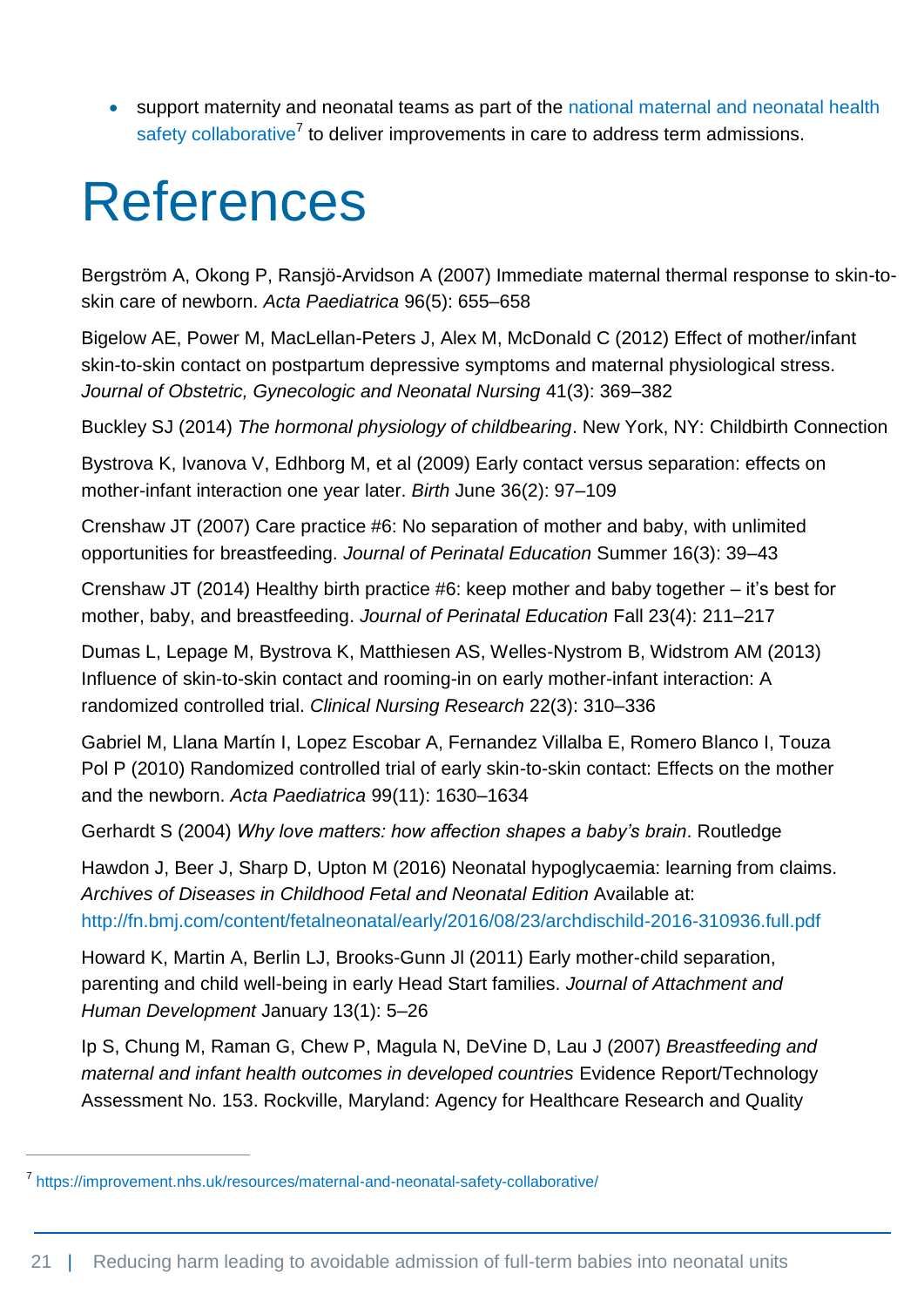Moore ER, Anderson GC, Bergman N, Dowswell T (2012) Early skin-to-skin contact for mothers and their healthy newborn infants. *Cochrane Database of Systematic Reviews* (5): CD003519

The NHS Outcomes Framework for 2016/17 [www.gov.uk/government/uploads/](http://www.gov.uk/government/uploads/system/uploads/attachment_data/file/513157/NHSOF_at_a_glance.pdf) [system/uploads/attachment\\_data/file/513157/NHSOF\\_at\\_a\\_glance.pdf](http://www.gov.uk/government/uploads/system/uploads/attachment_data/file/513157/NHSOF_at_a_glance.pdf)

Sobel HL, Silvestre MAA, Mantaring JBV, III, Oliveros YE, Nyunt US (2011) Immediate newborn care practices delay thermoregulation and breastfeeding initiation. *Acta Paediatrica* 100(8): 1127–1133

Takahashi Y, Tamakoshi K, Matsushima M, Kawabe T (2011) Comparison of salivary cortisol, heart rate, and oxygen saturation between early skin-to-skin contact with different initiation and duration times in healthy, full-term infants. *Early Human Development* 87(3): 151–157

Unicef (2011). *How to implement Baby Friendly standards: A guide for maternity settings*. London: United Kingdom. Available at: [www.unicef.org.uk/babyfriendly/baby-friendly](file:///C:/Users/MUpton/AppData/Local/Microsoft/Windows/Temporary%20Internet%20Files/Content.Outlook/EWSX7JNB/www.unicef.org.uk/babyfriendly/baby-friendly-resources/guidance-for-health-professionals/implementing-the-baby-friendly-standards/)[resources/guidance-for-health-professionals/implementing-the-baby-friendly-standards/](file:///C:/Users/MUpton/AppData/Local/Microsoft/Windows/Temporary%20Internet%20Files/Content.Outlook/EWSX7JNB/www.unicef.org.uk/babyfriendly/baby-friendly-resources/guidance-for-health-professionals/implementing-the-baby-friendly-standards/)

Yamauchi Y, Yamanouchi I (1990) The relationship between rooming-in/not rooming-in and breast-feeding variables. *Acta Anaesthesiologica Scandinavica* 79(11): 1017–1022

## <span id="page-21-0"></span>Further reading

Department of Health (2004) *National Service Framework for children, young people and maternity services: Executive summary* London, HMSO

Entwistle F (2013) *The evidence and rationale for the UNICEF UK Baby Friendly Initiative Standards*. UNICEF, UK

Gill JV, Boyle EM (2017) Outcomes of infants born near term. *Archives of Disease in Childhood* 102: 194–198

Hawdon JM (1993) Neonatal hypoglycaemia. The consequences of admission to the special care nursery. *Child Health* 48–51

National Institute for Health and Care Excellence (NICE) (2015) *Postnatal care*, NICE quality standard 3, retrieved 13 February 2017 [www.nice.org.uk/guidance/qs37](http://www.nice.org.uk/guidance/qs37)

Renfrew, MJ, Pokhrel S, Quigley M, McCormick F, Fox-Rushby J, Dodds R (2012) *Preventing disease and saving resources: the potential contribution of increasing breastfeeding rates in the UK.* UNICEF, UK, Baby Friendly Initiative

Royal College of Midwives (2012) *Maternal emotional wellbeing and infant development, A good practice guide for midwives* retrieved

[www.rcm.org.uk/sites/default/files/Emotional%20Wellbeing\\_Guide\\_WEB.pdf](http://www.rcm.org.uk/sites/default/files/Emotional%20Wellbeing_Guide_WEB.pdf) (accessed 28 October 2016)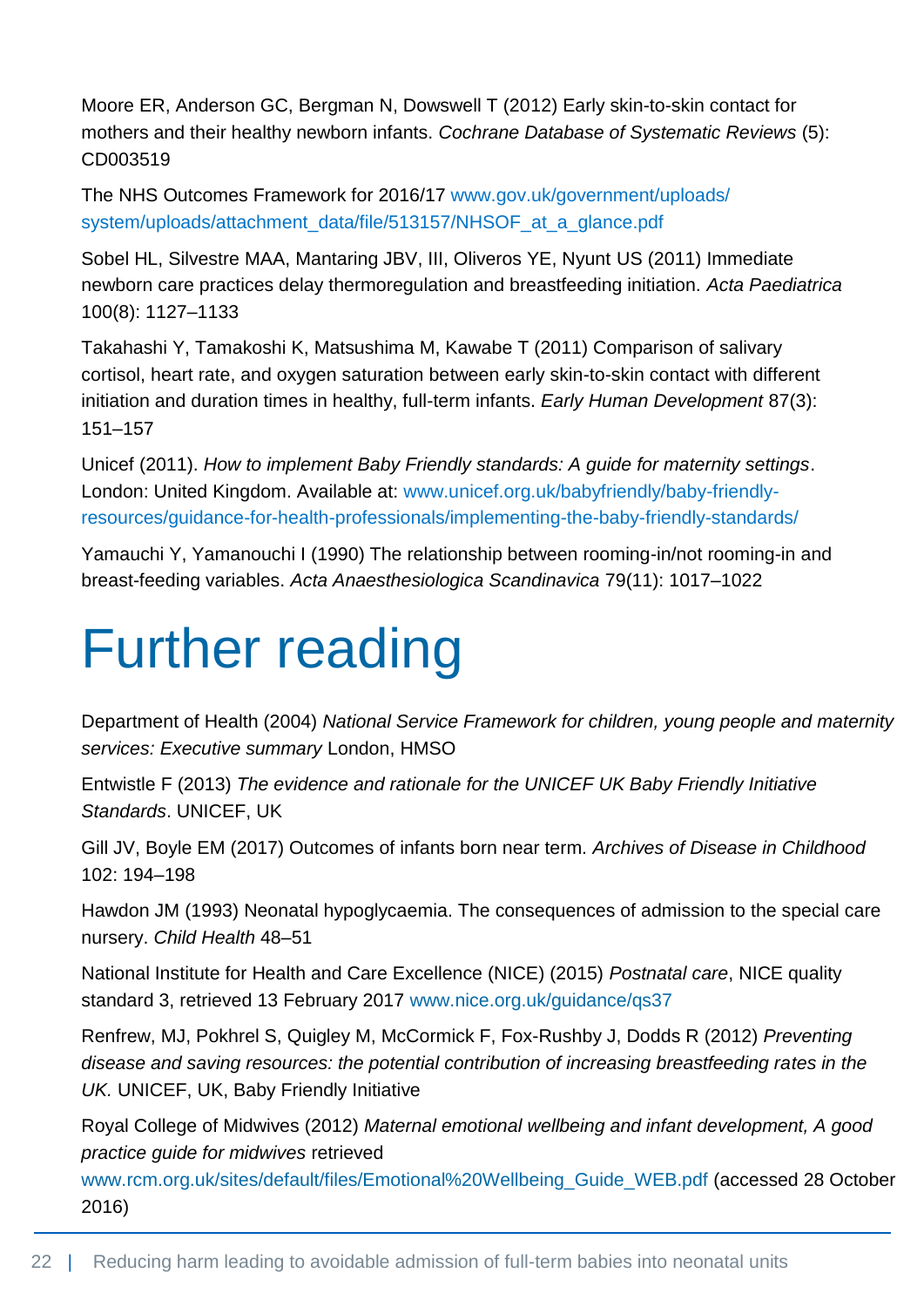Schneider LW, Crenshaw JT, Gilder RE (2017) Influence of Immediate Skin-to-Skin Contact During Cesarean Surgery on Rate of Transfer of Newborns to NICU for Observation*. Nursing for Women's Health* Feb–Mar; 21(1): 28–33

Stewart CE, Sage ELM, Reynolds P. Supporting 'Baby Friendly': a quality improvement initiative for the management of transitional neonatal hypoglycaemia. *Archives of Disease in Childhood - Fetal and Neonatal Edition.* 2015.

Sunderland M (2007) *What every parent needs to know: The incredible effects of love, nurture and play on your child's development*. London: Dorling Kindersley

UNICEF (2016) The Baby Friendly Initiative: [www.unicef.org.uk/babyfriendly/](http://www.unicef.org.uk/babyfriendly/)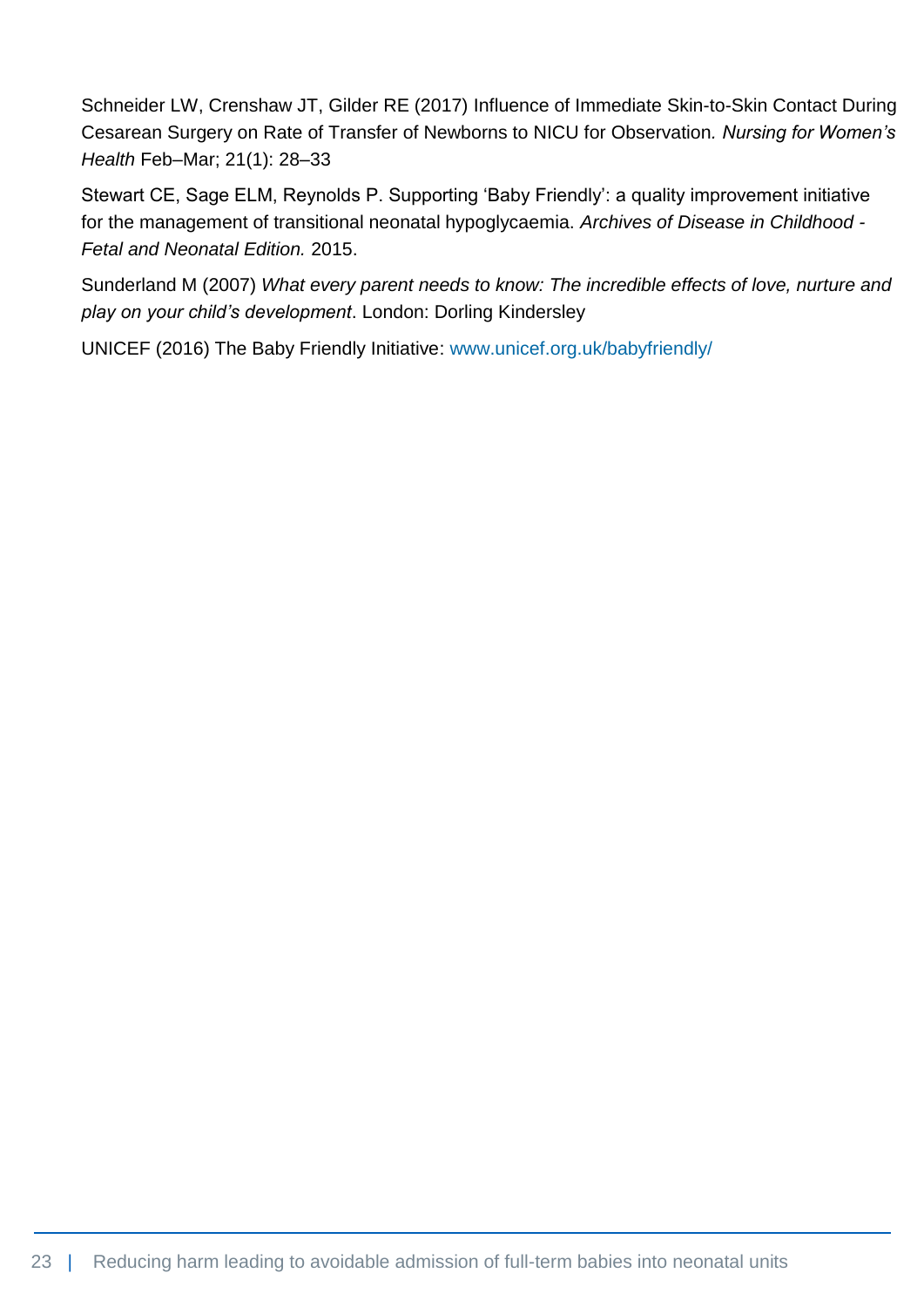# <span id="page-23-0"></span>The atain programme



*Atain* (an acronym for 'avoiding term admissions into neonatal units') is a programme of work to reduce harm leading to avoidable admission to a neonatal unit for infants born at term, ie  $\geq 37^{+0}$  weeks gestation.

The programme is led by clinical experts from a range of organisations, including NHS Improvement, who have worked together to offer system-wide insights, practice points and evidence for healthcare organisations and professionals.

The programme focused on four key clinical areas: respiratory conditions; hypoglycaemia; jaundice; asphyxia (perinatal hypoxia–ischaemia). They represent a significant amount of potentially avoidable harm to babies. Two extra overarching groups were set up to focus on professional education and training needs and provide information for parents, recognising the key role parents play in their infants' wellbeing.

The working groups drew on intelligence gathered as part of the team's response to indicator 5.5 of the NHS Outcomes Framework 2016 to 2017. Sources including patient safety reports, hospital admission data and litigation claims indicate that a healthcare system-wide approach is required to address the issue of preventing avoidable term admissions.

Furthermore, there is overwhelming evidence that separation of mother and baby at or soon after birth interrupts the normal bonding. Not only is there the potential for significant impact on maternal mental health and bonding, but also the adverse impact on successful breastfeeding. Although the main focus is avoiding harm that requires admission, we are also identifying learning on babies whose care could have been managed without admission**.** 

Two subject expert clinicians (maternity and neonatal) led the work in each area, bringing perinatal insights. They were supported by a small working group. The working groups are made up of a multidisciplinary team of subject specialists, clinicians and parents with an interest in the relevant topic area. They identified priorities and deliverables, outlined in the figure below.

Shared learning from local reviews, done as part of a national CQUIN, demonstrated that although the four areas are relevant to most units, some units have identified other causes for high term admission rates. It is therefore imperative that there are regular, multidisciplinary, local reviews to understand why a term baby has been admitted to the neonatal unit and identify service improvements.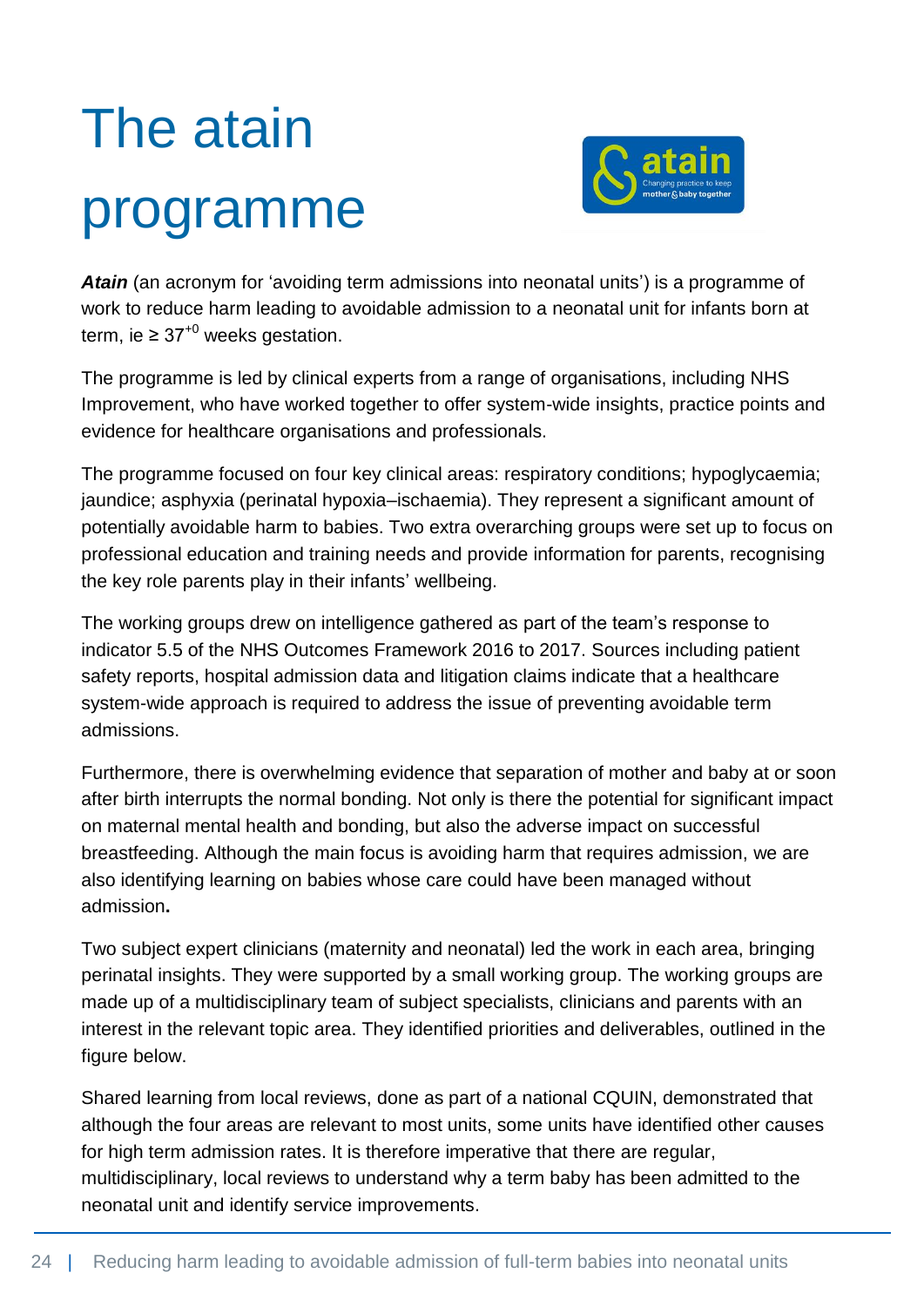

**Figure 4: The atain programme** 

Key:  $N =$  neonatal lead;  $M =$  maternity lead; TcB = transcutaneous bilirubinometers

Priorities  $\sqrt{\ }$  = completed

Atain was included as a best practice programme of work in the Department of Health *[Safer](https://www.gov.uk/government/publications/safer-maternity-care)  [Maternity Care](https://www.gov.uk/government/publications/safer-maternity-care) action plan* announced by the Secretary of State for Health on 17 October 2016.

#### Acknowledgements

Thanks to the many individuals and organisations that contributed to this work.

In particular, we would like to thank:

Michele Upton for leading the Atain work from the initial concept through to the completion of this report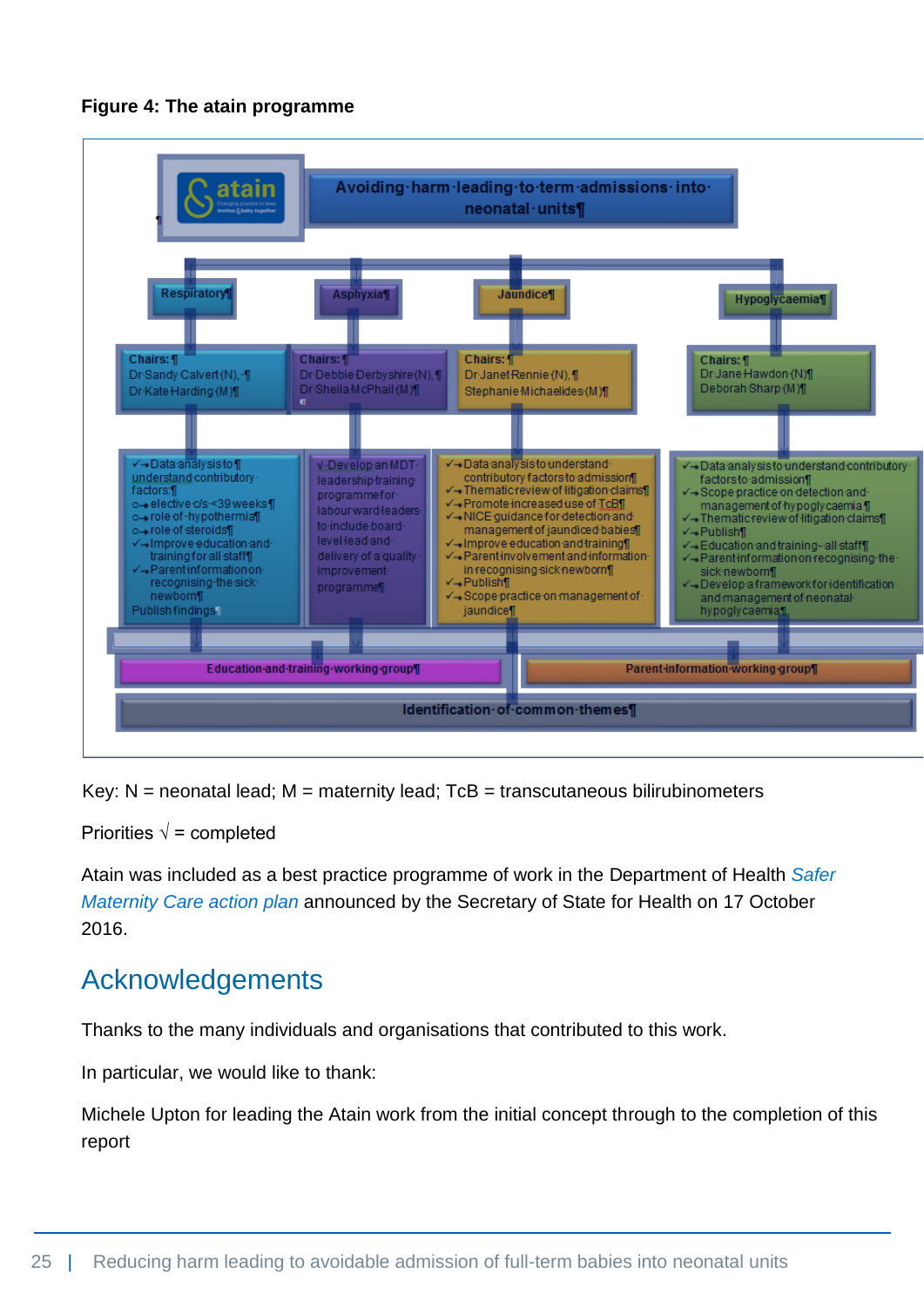the members of the working groups:

- Jaundice working group, led by Dr Janet Rennie, neonatal chair and Ms Stephanie Michaelides, maternity chair. Dr Cheryl Battersby for data analysis.
- Hypoglycaemia working group, led by Dr Jane Hawdon, neonatal chair and Deborah Sharp, maternity chair. Dr Sanjeev Deshpande for data analysis. Dr James Boardman and Janette Westman for leading the Framework for Practice.
- Respiratory working group, led by Dr Sandy Calvert, neonatal chair and Dr Kate Harding, maternity chair. Dr Lidia Tyzszuk and Dr Calvert for data analysis. Dr Ambalika Das for synthesising evidence of maternal infant separation.
- Members of the asphyxia working group, led by Dr Sheila McPhail, maternity chair and Dr Debbie Derbyshire, neonatal chair. Janine Lucking, Paul Davis, Gail Johnson, Phil Dale and Carmel Lloyd for the Labour Ward leaders programme

and the following organisations:

- Best Beginnings
- Bliss Baby Charity
- **British Association of Perinatal Medicine**
- CQC
- Department of Health
- Health Education England
- Neonatal Data Analysis Unit, Imperial College London, in particular Eugene Statnikov
- NHS Litigation Authority, in particular Jeanette Beer for her support in enabling learning from litigation claims
- NHS England
- Nicky Lyon, Harry's Mum, Campaign for safer Births
- The Royal College of Midwives
- The Royal College of Nursing
- The Royal College of Obstetricians and Gynaecologists
- UNICEF Baby Friendly Initiative.